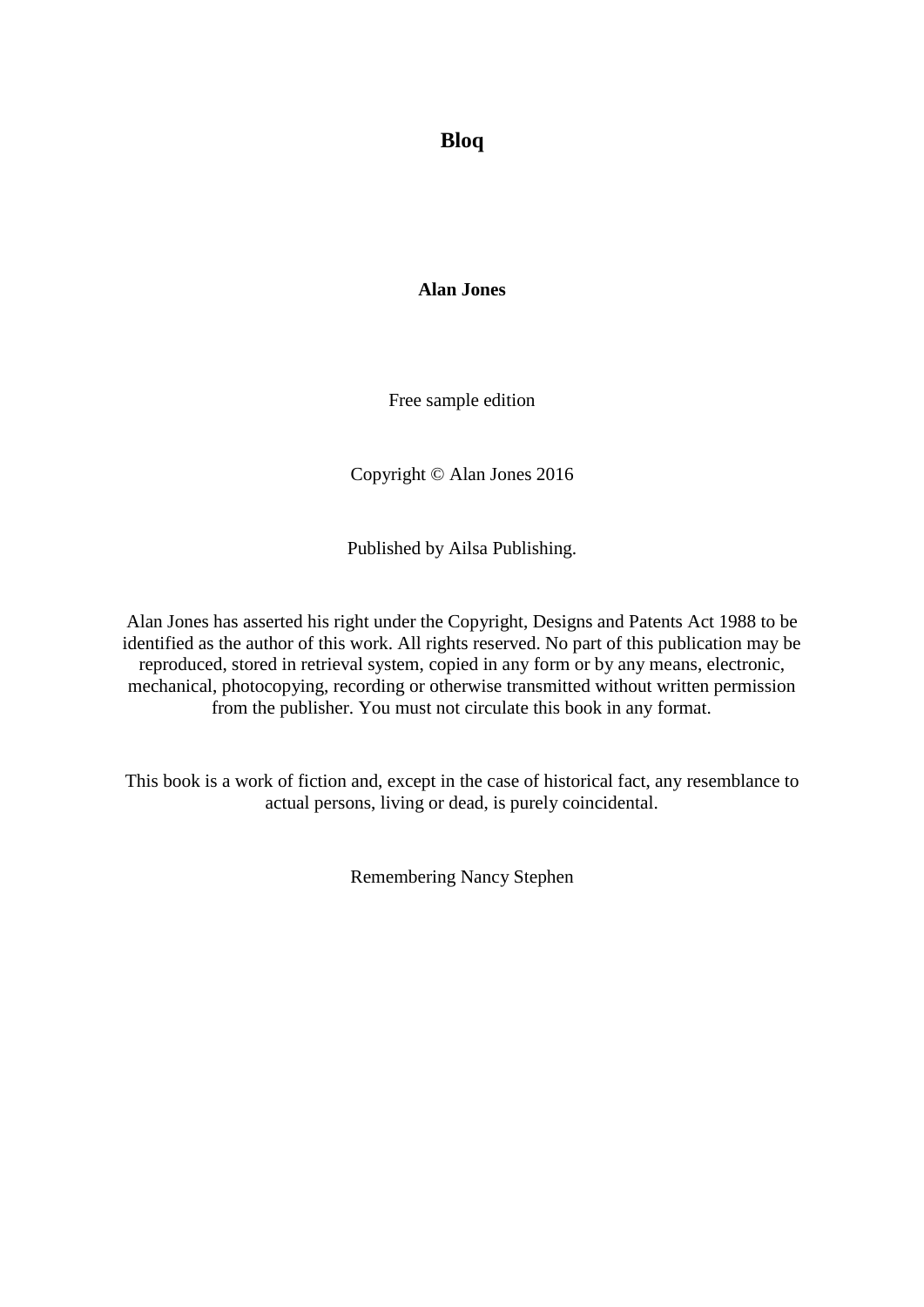#### **CONTENTS**

[ACKNOWLEDGEMENTS](#page-2-0)

**[PROLOGUE](#page-3-0)** 

[CHAPTER 1 BILL](#page-5-0)

[CHAPTER 2 CAROL](#page-15-0)

[CHAPTER 3 LONDON](#page-25-0)

[CHAPTER 4 EASTERN BLOQ](#page-30-0)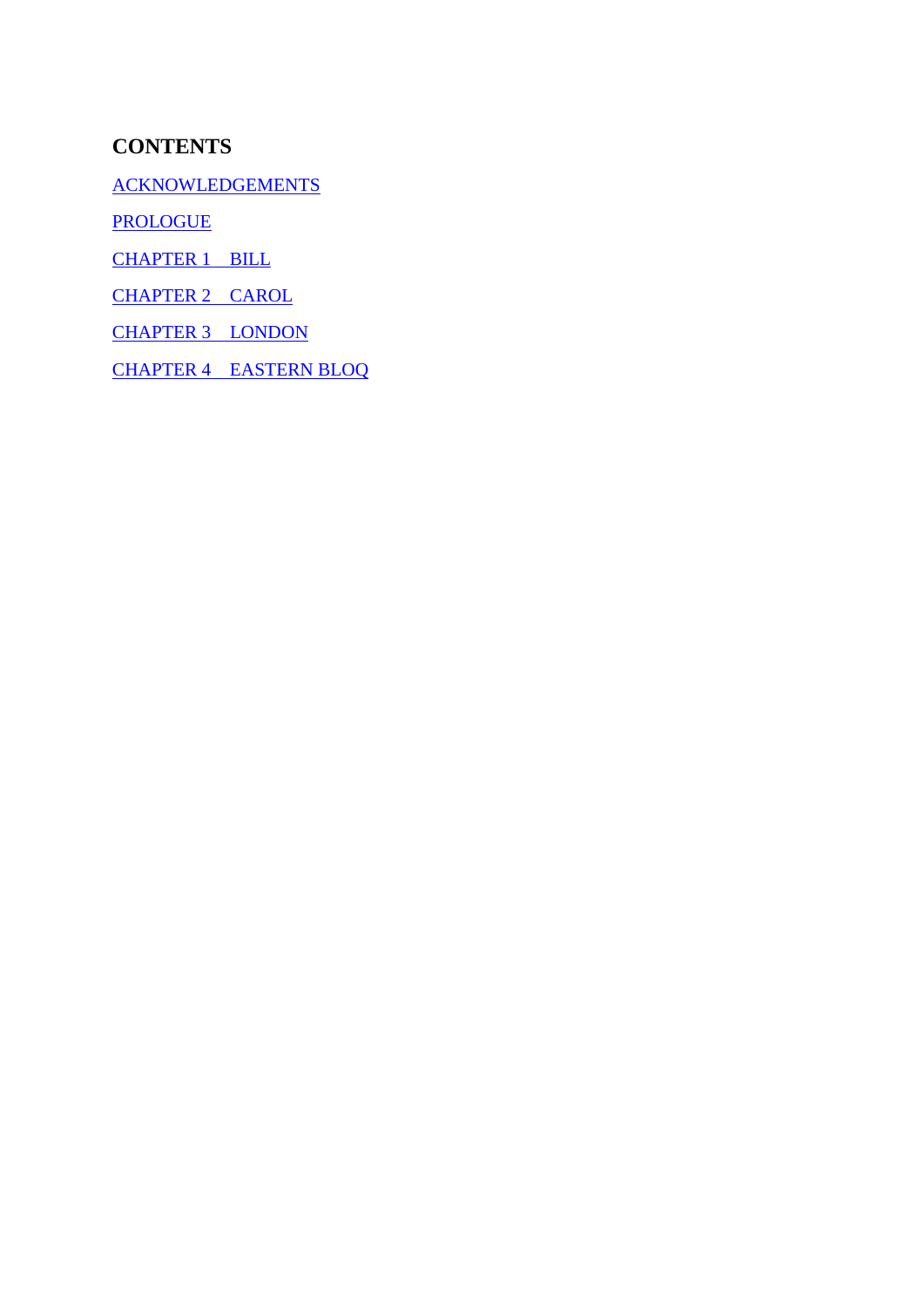#### <span id="page-2-0"></span>**ACKNOWLEDGEMENTS**

I would like to thank Shell Baker for being the first draft reader to read Bloq, for getting back to me so quickly and with such a positive reaction; also for pointing out that Stephen Gately was never a member of Take That, therefore sparing my blushes.

I'm indebted to both of my London proof-readers who checked Bloq for its accuracy and realism in the depiction of the London streets where the story unfolds. I was relieved when both Nick Short and Rowena Hoseason told me that I had, in the main, achieved it, but both pointed to a number of areas where I could improve my portrayal of the London they lived in. Rowena also extended her advice to other areas and made many suggestions which improved the authenticity of the story.

Thanks to all my other proof-readers for finding my silly errors and for their very positive feedback. In no particular order, they were Michael, Lauren, Liz, Peggy-Ann, Teresa Murphy, Carol Mason and Elaine.

A special thanks has to be given to Fergus Hay for suggesting suitable locations down under, to Martin Stanley for letting me run the initial London locations past him to see if they sounded likely candidates, and to Thomas Kiernan for his information on the technicalities of running a bar.

Thanks also to Julie Lewthwaite, who has now edited three books for me; she told me each book was getting easier to edit but she's maybe just getting used to my writing foibles. As always, she's quick and as well as finding more mistakes than I'd like, she has good ideas about tweaking the structure and phrasing to improve the readability. My books always feel better when I get them back from her.

My cover team expanded this year, and included Pedro in a creative role and big Dave Frankland behind the lens. Cat as usual berated my meagre attempts at artwork and came up with the final cover which is a bit of a departure from the first two books.

Thanks to all the book bloggers who have supported my writing. There are too many to list, but they know who they are. Without bloggers, there would be no way for self-published authors to have any chance to compete with established writers.

And once again, thanks to my wife, children and all my extended family and friends for their general support and encouragement.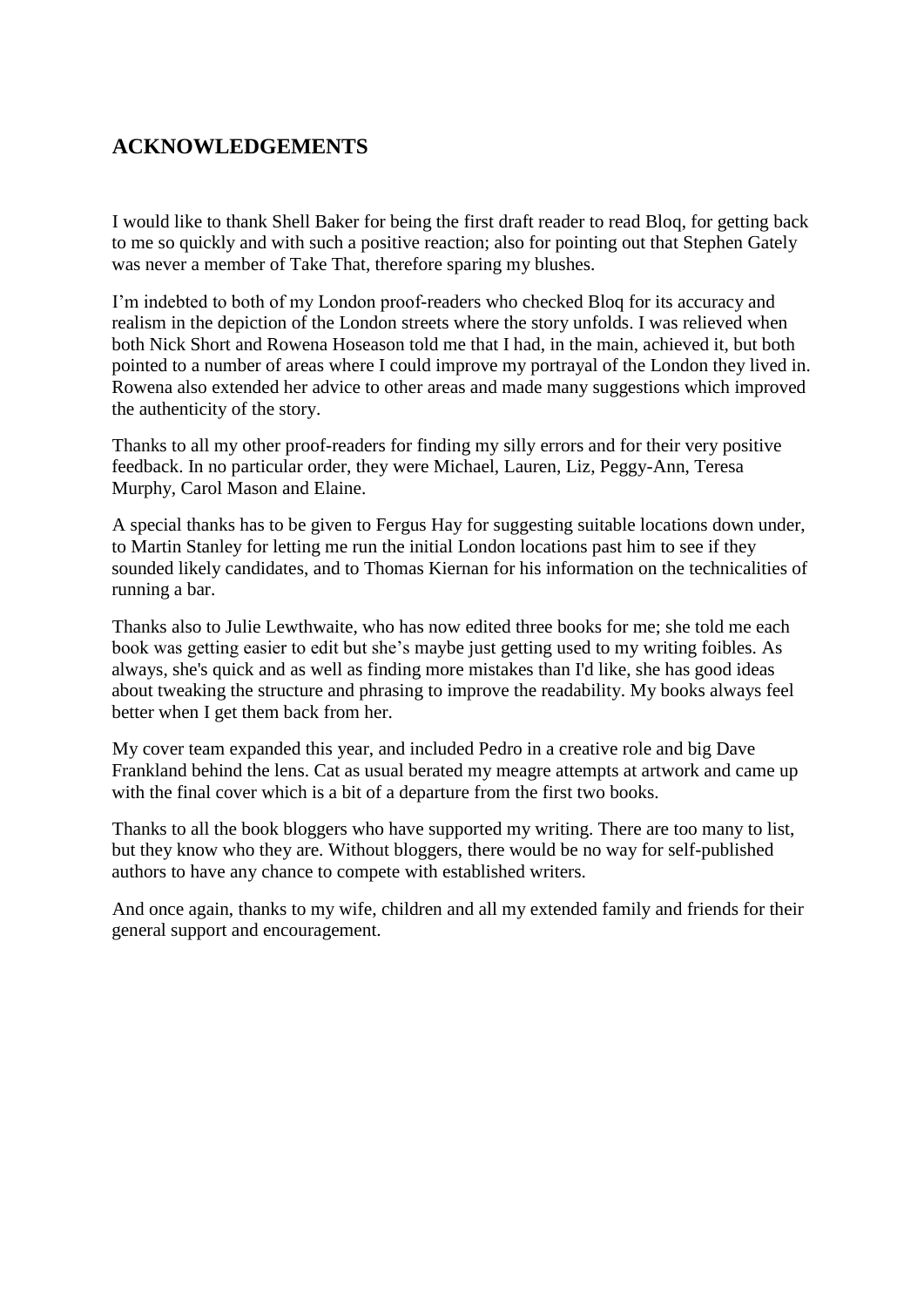#### <span id="page-3-0"></span>**PROLOGUE**

As a funeral, it was nothing much. Only four people were present; one of them was dead and none of the others gave a fuck. And there were one or two omissions from the service. Flowers. Music. Mourners. A priest. And, oh – a coffin.

The body was badly wrapped in a polythene sheet, the kind used as a damp-proof membrane by builders, laid under concrete floors. From the size of the feet sticking out one end and the sad straggle of matted blonde hair at the other, you would probably have guessed it was a young woman.

"Grab fucking end each, dickheads." Built like a tank and with a shaved skull, his words, in heavily accented and broken English, carried a low but effective menace that made his two companions, of lesser bulk but almost as intimidating, jump to comply.

The hole was no more than a foot deep, but it had been scraped out of the only level piece of ground in the immediate vicinity. All around the solitary flat patch, mountains of rubble, of various grades, crowded the small burial party and hid them from the houses to the north and west, and from the river to the south. A sludge barge sounded its horn as it made its way slowly downriver.

"Hurry it up, for fuck's sake. We've not got lot time; it will be soon dark."

Neither of the two subordinates, both born-and-bred Fulham hard men, would have dared to mock the Albanian's diction.

"Don't you think we should tie the ends up?" the taller of the two reluctant gravediggers asked, struggling to grip the polythene, slippy and damp in the drizzle of the grey evening.

"No, put fucking thing in fucking hole and get the fuck out of here, before get seen by some cunt<sup>"</sup>

Grunting and stumbling, they managed to get the plastic-wrapped corpse into the shallow depression, but the feet wouldn't quite fit, protruding above the level of the surrounding packed earth.

"You couple useless lazy cunts." He picked up the spade and made as if he was going to take a swing at his two assistants, who cowered from his advance. Instead, he used the spade to loosen a little of the gravelly soil around the feet in an attempt to lower them, but the ground had been heavily compacted by the lorries and heavy plant that had run over it for years and it was hard going. He began to appreciate why his two companions had dug the minimum depth they could get away with and he regretted not having used a small excavator, even though it would have been difficult to get it into this corner of the yard.

His efforts had allowed the legs to sink further into the hole, but he could see that the toes were still going to protrude when it was filled in. He lifted the spade above his head and swung it hard down on to the corpse's left ankle, shattering it with a sickening thud. A piece of flesh flew off and hit him on the side of the face and he irritably wiped his cheek with the back of his hand and spat a mouthful of saliva on to the ground, in case any of it had gone in his mouth.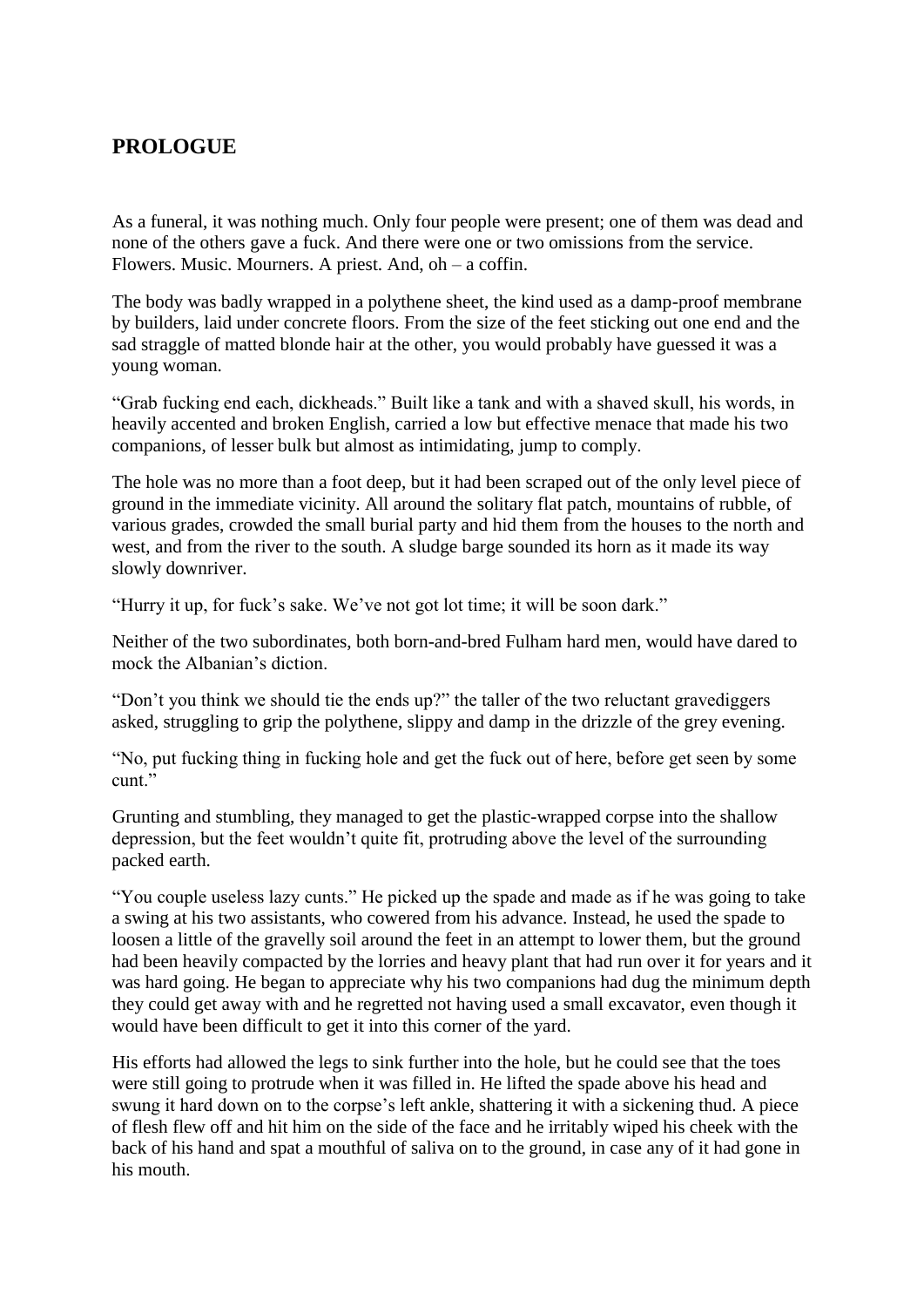He swung the spade again, at the other ankle; this time it took a couple of blows before it was severed enough to allow the foot to lie flat and to the side like the first one.

He stuck the spade into the ground a couple of times to clean it then threw it towards his helpers, who had to move sharply to avoid it.

"Always end up do it fucking self," he swore at them. "Fill fucker in and get fuck out this shithole."

He watched as the pair filled the hole, one shovelling and the other using the sides of his feet to level off the thin layer of soil on top of the body. Finally, they stamped around on the surface to compact it down, kicking some of the looser stuff on top to hide the footmarks.

"That looks OK, boss, doesn't it?"

"No thanks to you two phidi, but is going OK. It not matter anyway after tomorrow; no cunt will find," he replied. It felt good to curse in his native tongue, even if his audience didn't get it.

-o-

The wires grumbled as the grab line bucket lifted a tonne and a half of material from the pit where it had been tipped by the last of a steady line of trucks that had filed into the yard since first light. The crane operator swung the massive boom around and released its load on top of the nearest pile, causing a minor avalanche down the back of the mound. A rivulet of rubble trickled down on to the unmarked grave below and each subsequent release of the bucket caused the small space to shrink, until it had disappeared entirely. By lunchtime there was no sign that there had ever been a flat bit of ground there at all and when the edge of the mound reached the perimeter, the shallow grave that had been hastily excavated was buried under seven feet of rubble and dust.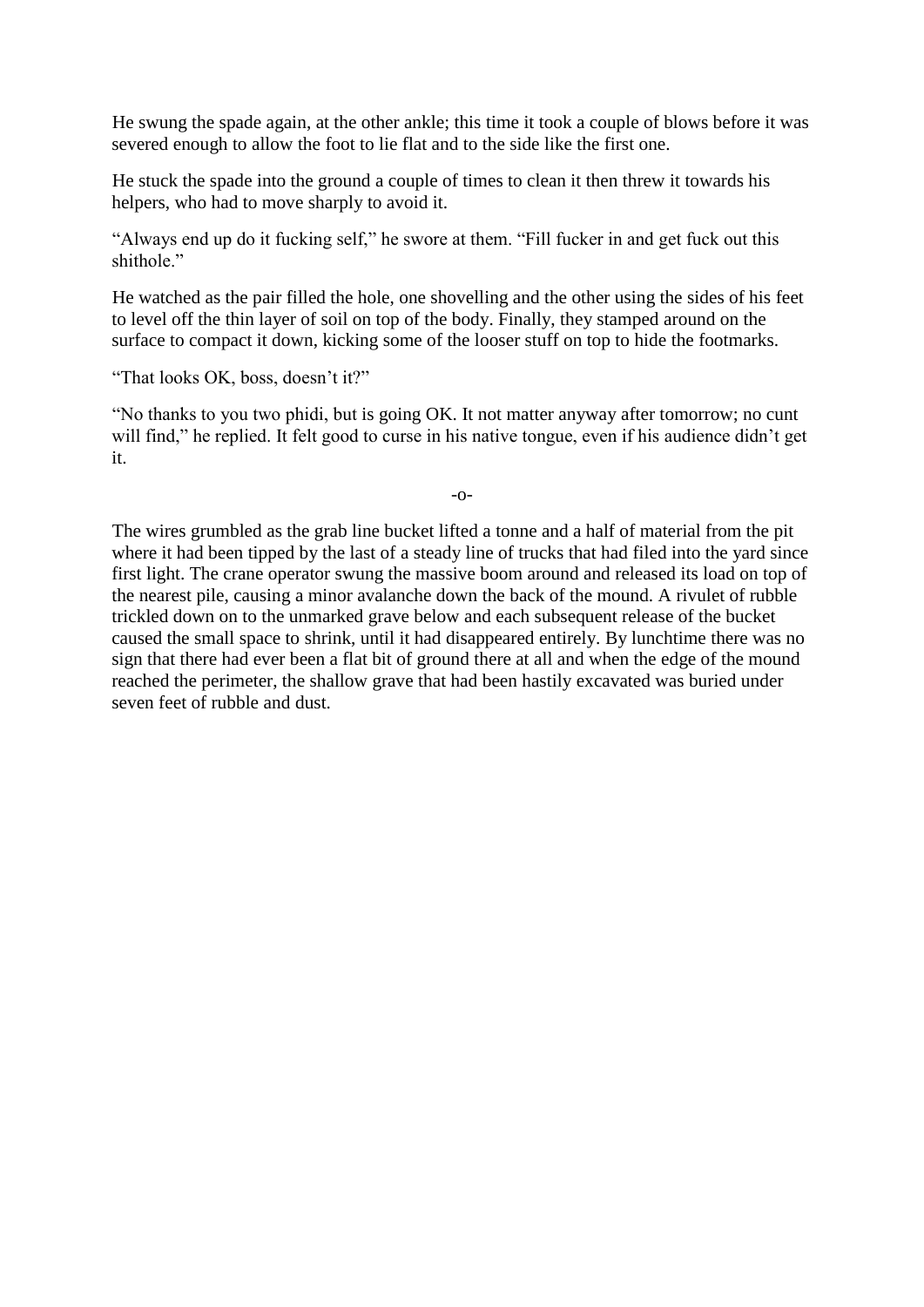### <span id="page-5-0"></span>**CHAPTER 1 BILL**

Bill Ingram tried to ring his daughter's mobile just before he left the house at six o'clock, to see if her train was running on time, but her voicemail message told him that her number was unavailable. *She must be in a tunnel, or something,* he thought. He headed for the station, always a stickler for leaving himself plenty time to spare for everything he did, especially when meeting Carol. Everything was ready, so there was no point hanging around at home.

She'd sent him a text around the beginning of December informing him that she'd be travelling up from London on Christmas Eve, and giving him the time her train was due in.

He parked in the multi-storey in Mitchell Street and strolled the short distance to Central Station. It had a real Christmas buzz about it, with families being reunited, last-minute shoppers laden with bags rushing for trains, and revellers heading home after boozy office Christmas parties. Even the obligatory policemen looked quite cheery; as if they expected the seasonal goodwill to moderate the drunken carnage they'd normally have to deal with on a Friday night.

He was nearly half an hour early and on checking the arrivals board he saw that Carol's train was due in ten minutes late, so he decided to nip into Costa Coffee to treat himself to a latte and a muffin. He watched the flow of passengers to and from the trains as he waited for the late arrival of the 14.23 from Euston.

He was back at the arrivals board five minutes before the train glided in, marvelling, as he always did, at the effortless elegance of such a mechanical leviathan coming to rest so gracefully.

He scanned the platform as all the doors simultaneously opened, spilling their human cargo; a river of faces flooded towards him.

At first he watched only with interest, observing the usual rich tapestry of humankind, knowing that he wouldn't miss her, or she him, but as the mass of people dwindled, a prickling anxiety crept up on him, and when the last few stragglers walked down the platform without her appearing, he turned around to see if she'd somehow passed him by.

As the concourse emptied of its recent influx, the number of passengers milling around thinned out to a few solitary souls. If she'd been there, he would have spotted her within seconds. He checked both exits and hurried back to the platform.

He tried her mobile again but she didn't answer. He realised that he had her landline number on his mobile and he stood in the centre of the almost deserted station and tried it. Her voice answered but it had the hollow echo that identified it as the recording on her answering machine. He waited until the long tone had sounded and left a message telling her to contact him as soon as she got in.

He asked one of the Network Rail employees, standing talking to the train's driver, if he could check the train to see if his daughter had fallen asleep on it. He felt stupid even asking, but when the man told him to go ahead, he hurried up the platform, peering through each window as he did for any sign of her.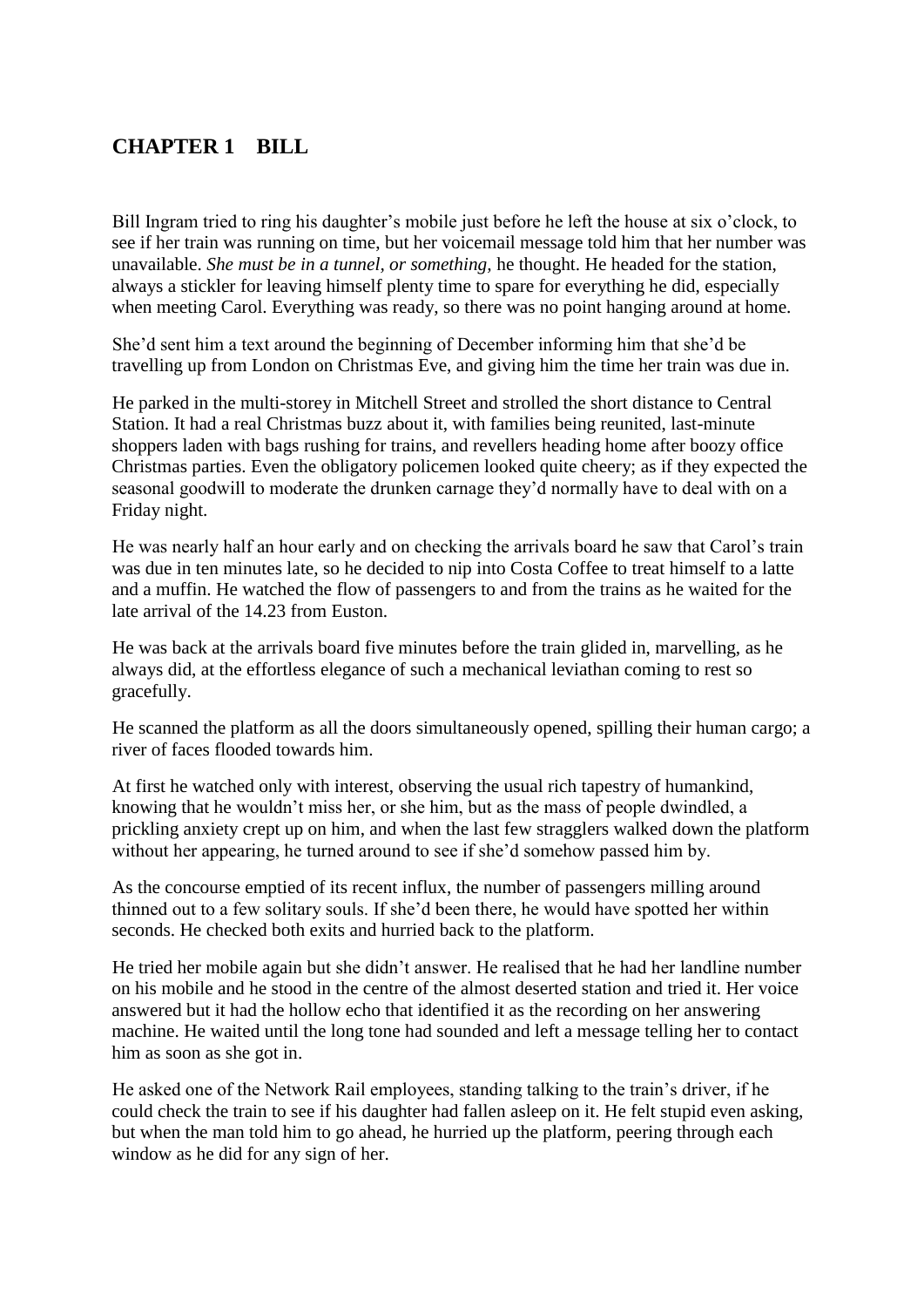The guard had just stepped down from the rear of the train when Bill reached the last carriage, and he asked him if he'd lost something.

"My daughter," said Bill, "she was supposed to be on this train. I wondered if she'd fallen asleep."

The guard looked at him sceptically.

"There's definitely no one remaining, sir. I've just walked the length of the train, clearing up litter and checking for stuff folk have left. I think I would have noticed a girl."

"Yes, sorry. I just thought ..."

The guard wasn't unsympathetic. "She could have caught a later train, sir. There's another two due in from London tonight."

"She would have phoned me to let me know, she's very good that way."

"These phones aren't always all they're cracked up to be. Maybe her battery's gone."

"I suppose that's possible. Listen, thanks, I'll just wait for the next one. Do you know when it's due in?"

"One gets in at 21.38, the other at 23.54." He looked at Bill again and felt sorry for him. He had a couple of daughters himself and he knew what it was like to worry about them. "Come with me. I'll ask my manager if you can sit in our office until then."

He guided Bill to a doorway at the side of the concourse and climbed the stairs inside, motioning for Bill to follow. After talking briefly to a smartly dressed older woman, he directed Bill to sit in one of the chairs in what looked like a staffroom, with a low table in the centre and a hot beverage vending machine in the corner.

The woman, who introduced herself as Sheila but whose badge told him she was *Mrs S. Crainey, Operations Manager, Virgin Trains*, looked after him once the guard had signed off and headed homewards with a last "good luck" aimed at Bill on his way out.

She fetched them both a cup of tea and sat down opposite him.

"How old is your daughter, Bill?"

"She's twenty-five." Bill thought it must have sounded premature to be so worried about an adult who had effectively missed a train.

"What does she do for a living?"

"She's a trainee journalist with *The Times*. She has a degree in journalism." Bill couldn't keep the pride out of his voice.

"That's fantastic. One of my boys wanted to be a sports writer, but he didn't get the grades. Kids, eh."

Bill wasn't really in the mood for polite conversation, but it wasn't in his nature to be impolite. "What does he do now?"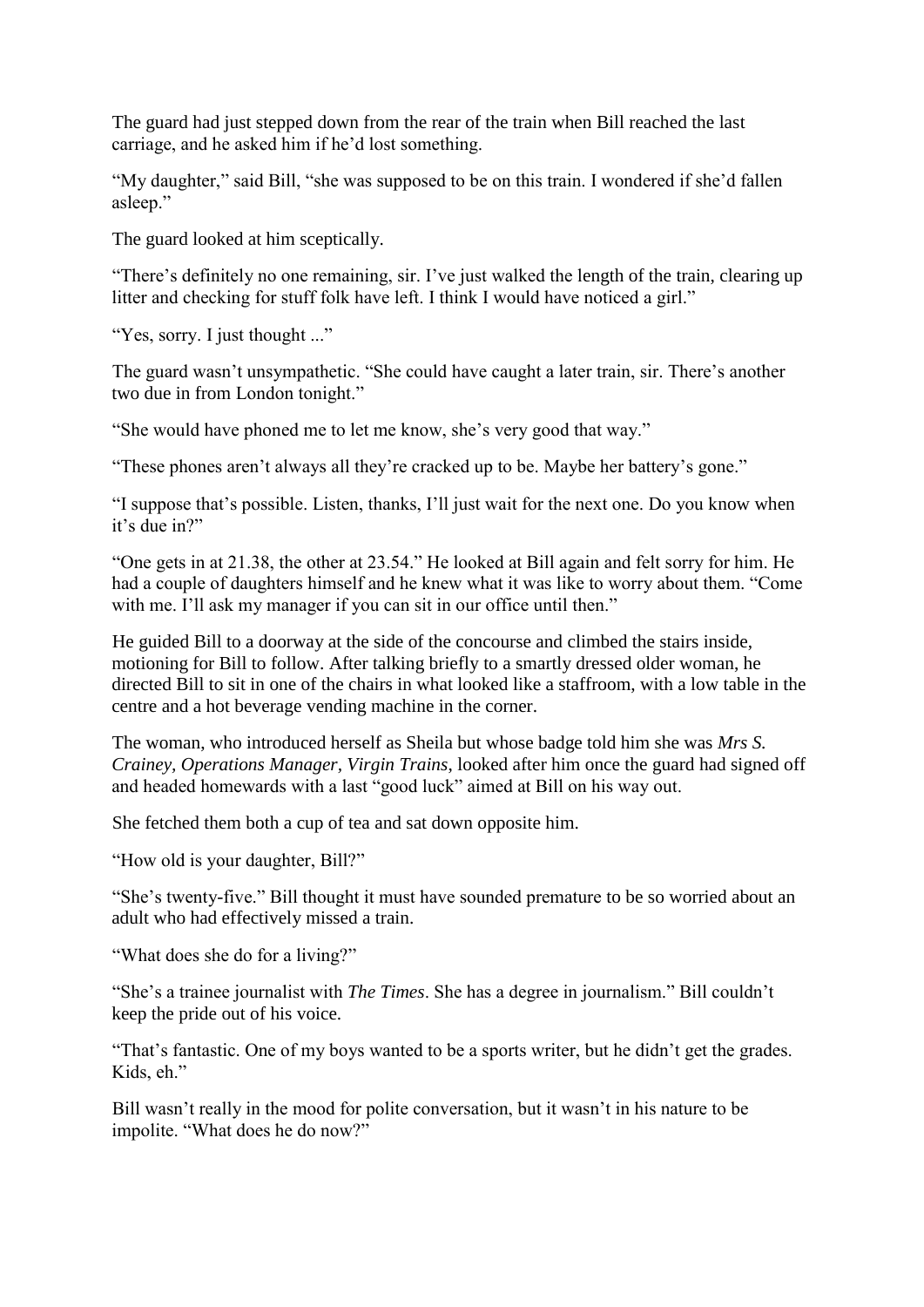"He works in a bank. It's a good job, but it's not what he wanted. The money's good, though."

"Carol was always good at school and through university. She finished as one of the top students in her year. That's why she got a job at *The Times*."

"You and your wife must be very proud of her. Do you have any other children?"

Bill's face clouded over. "My wife died earlier this year. We had no children other than Carol. It's been a bad year for us."

The rail manageress apologised. "I'm so sorry, I didn't realise."

"No, you weren't to know. It's probably why I'm so worried about Carol."

He looked at the woman sitting across from him. Concern was written all over her face, but he could see that she didn't know what to say. "She died of breast cancer in August," Bill said, to spare the woman from any awkwardness. "She was diagnosed in April and, despite treatment, she didn't even get a small respite from it. They did a mastectomy and gave her chemotherapy, but it was too far gone. I think she hid it for a while. Maybe if she'd gone to the doctor earlier …" His voice tailed off.

"That's awful. It's a horrible thing, cancer. It must have been hard on your daughter, too."

"It hit Carol hard, but she was great. She came up from London every weekend from when her mother told her about the cancer, taking her to clinics, visiting her in hospital during her treatment and in the hospice towards the end."

"She sounds like a marvellous daughter. She must be a comfort to you."

"She is. She stayed with me for a week after the funeral, sorting all Alison's things out and helping me with the paperwork, and all the formalities that come with a death."

Sheila Crainey could see that Bill was happy to talk, and she was a good listener. It was part of her role to deal patiently with her customers' problems and although it wouldn't have appeared in her job description, she considered it her duty to do what she could to look after Bill's wellbeing.

There may have been a degree of him off-loading some of his cares on to a stranger because Bill, who normally kept himself to himself, felt comfortable talking to the friendly and sympathetic woman who had time to spare for him.

After descending to the platform with Bill to meet the next train, still with no sign of Alison, she sent him back upstairs while she sorted out a few minor issues resulting from the latest arrival, then followed him back up to sit with him until the last train arrived.

Bill told her how he'd made a special effort with the Christmas tree because he knew that was what his wife, Alison, would have wanted, but he'd booked a nice local restaurant for Christmas dinner, figuring that the two of them sitting at the family table without Alison might be a little too morbid.

Sensing that Bill had unburdened himself enough, she told him a little about her own family, and it seemed to help the time pass for Bill, listening to the stories of the exploits of her three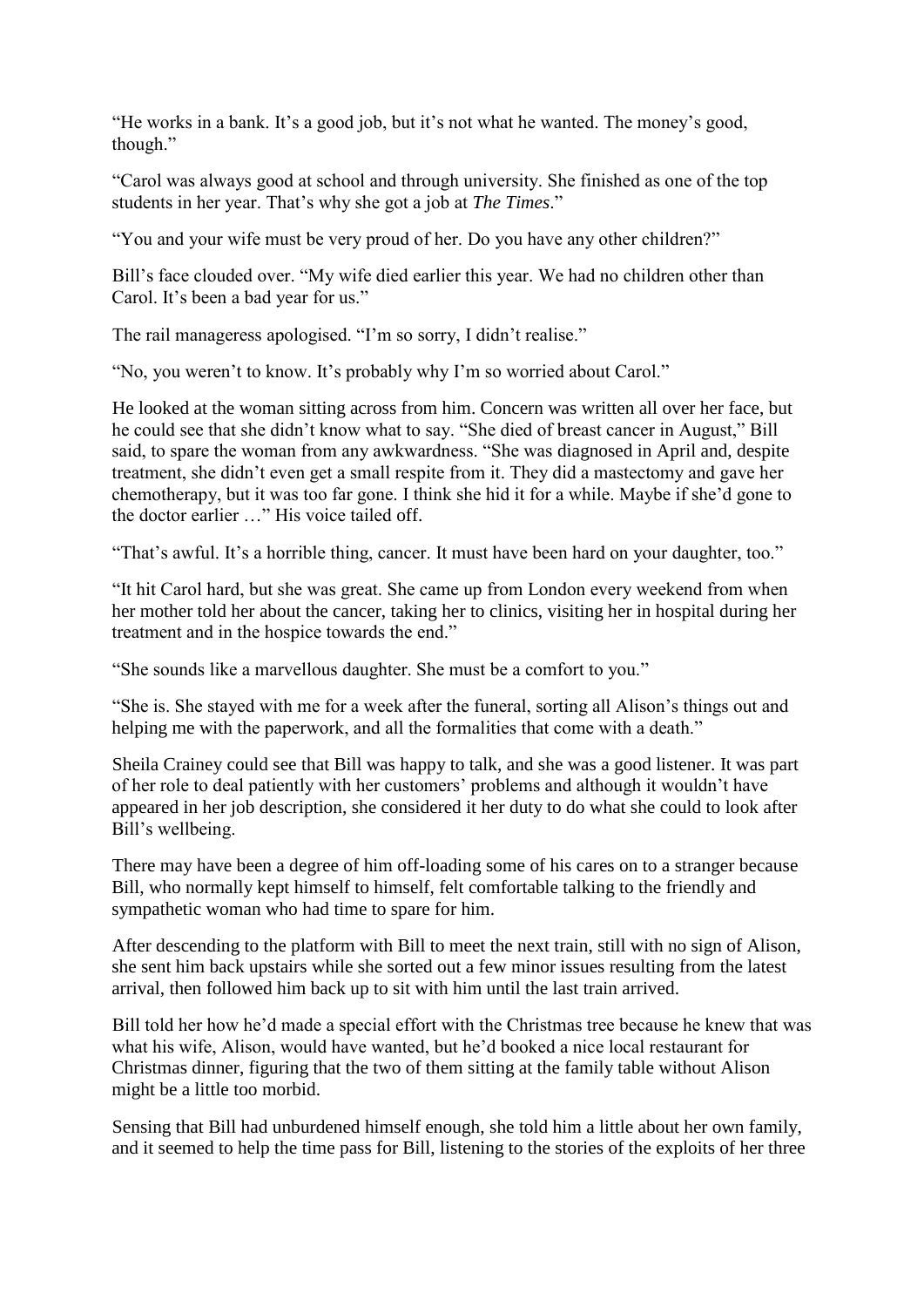boys. He even managed an odd smile, reflecting that they'd had a much easier time bringing up Carol than Mrs Crainey had dragging up her tribe.

When it was time to meet the last train, she went down to the platform with him again and waited until it had emptied. Her heart went out to him when it became obvious that his daughter hadn't been on it. Her shift finished, she reluctantly advised him to go home and try to contact Carol again in the morning.

-o-

He looked around and spotted the two policemen he'd noticed earlier, encouraging a young woman, somewhat inebriated, to make her way out of the exit and catch a cab home.

He hesitated and, after the drunken girl clacked noisily and unsteadily down the slope towards the taxi rank in her three inch heels, he approached the two officers.

"Excuse me, I wonder if you could help me."

They both looked very young. He spoke to the one who looked the marginally older of the two. "My daughter was supposed to be on a train from London tonight and she hasn't appeared. She's not answering her mobile or the phone in her flat."

"What age is your daughter, sir?"

"She's twenty-five. Why?"

"Well, sir, if she was under sixteen, we would be a little more concerned and the procedure we'd follow would be totally different."

"Oh, I suppose that's fair enough; if she was a child I could understand that it would be more critical, but should I report her missing? I'm very worried about her."

"What's your name, sir?"

"Bill Ingram."

"Well, Bill, we don't normally take a formal report of a missing person until they've been gone for twenty-four hours, but that depends on circumstances. If there could be a reasonable explanation why the person hasn't turned up, we generally allow that amount of time and most people do get in touch by then. If I were you, I would go home and wait for her to contact you."

Bill was disappointed that they couldn't help, but could see that they had a point. He was too polite and reserved to insist but he knew, deep down, that there was something far wrong. She would never have left him like this, not knowing where she was or what had happened to her.

He took one last look round then made for his car. Fumbling in his pocket, he couldn't find his car park ticket; his mind was in turmoil and he could feel the panic taking over. He retraced his footsteps in case he'd dropped the ticket in the station, but he couldn't see it, and anyway, a man in an electric sweeping buggy with a yellow flashing light and a loud beeper had already cleaned half of the concourse. Fortunately the policemen had gone, or they might have thought he was losing the plot.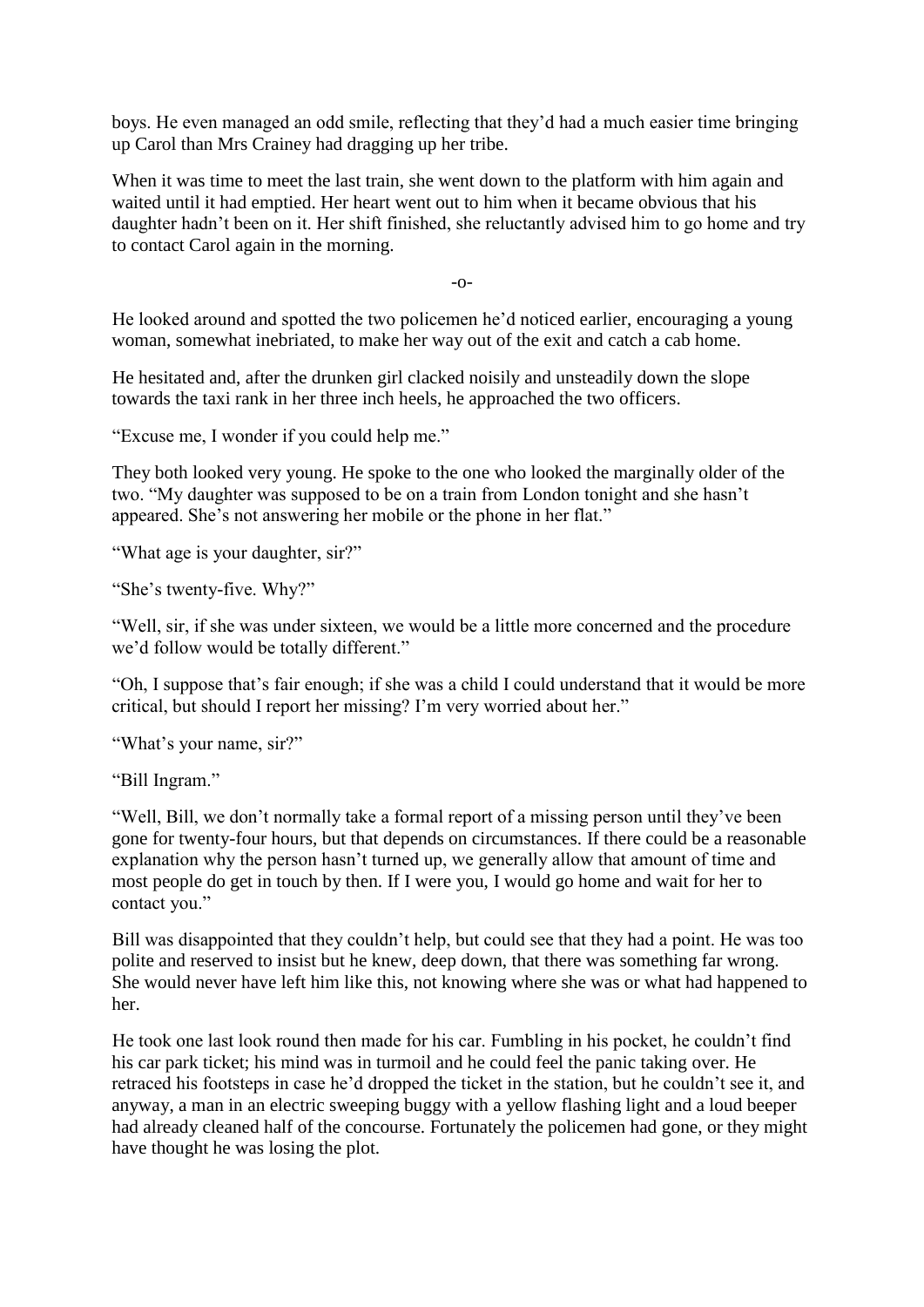He returned to the car park and read that he'd have to pay for the full twenty-four hours if he couldn't find his ticket; in the light of Carol not showing up it shouldn't have mattered, but it did. He emptied all his pockets, standing under the harsh blue-white light of the car park entrance.

He found the ticket in between the folded sheets of paper he kept in his jacket pocket to write lists of his daily tasks on. Without them, he would be lost. It wasn't an age thing; he'd always done it and he kept separate pages for home, work and shopping.

Driving out of the multi-storey, he took the wrong one-way street and had to circle around to get back on to the road home. In his mind all sorts of scenarios kept popping up, some perfectly reasonable, where at any minute the phone would ring and she would be all apologetic and full of explanations; others dark imaginings, where she'd been in an accident, a victim of a terrorist bombing, or was lying ill in her flat, unable to get to the phone. The darker ones repeatedly came to mind, ousting the less frightening possibilities.

There was no message on his answering machine when he got home, and only one missed call. He recognised the number as that of his cousin, Robert, and made a mental note to phone him in the morning.

He sat at the dining room table, looking at his phone, willing it to ring, for about fifteen minutes then, wondering if anything big had happened in London which she might have got caught up in, he switched on his laptop and waited for the icon that told him the Internet was connected to appear.

He liked the BBC news site and it was one of his bookmarks, so it loaded quickly. It was what they called a slow news day. The top story was the big freeze and the second was the level of consumer spending in the run up to Christmas, followed by an item about a New York man who'd been released from prison despite shooting dead one of a mob who'd attacked his home.

He couldn't see any London stories that could have impacted on Carol's travel plans, and if the ice and snow had been the problem, the trains wouldn't have been running so well and on time.

He looked up his usual rail information website to find out what he already suspected – there were no trains running on Christmas Day, almost everywhere, so even if she wanted to come up, she wouldn't be able to. It also stifled the germ of an idea that had crept into his mind – that he should jump on the next train and head down to London to see what had happened to her – and as that option was taken away from him, he steeled himself for what he knew he had to do. The thought of a three hundred and fifty mile overnight drive in darkness through ice and snow made him feel sick. He wondered if an ill-conceived rush down the M6 was the worst thing he could do for her, but he knew if he didn't, the night would be even longer.

And if he left now, he would be easily there first thing in the morning, even with a couple of stops for coffee or a short sleep.

Once he had made the decision, Bill moved quickly and efficiently. He packed a change of clothing, a sleeping bag and the basic toiletries, along with a flask of hot soup, a couple of slices of hastily buttered bread, and a second flask, filled with strong black coffee.

He was always extremely thorough in everything he did; he'd filled the car up with fuel that afternoon in preparation for the festive period and he always carried a spare container of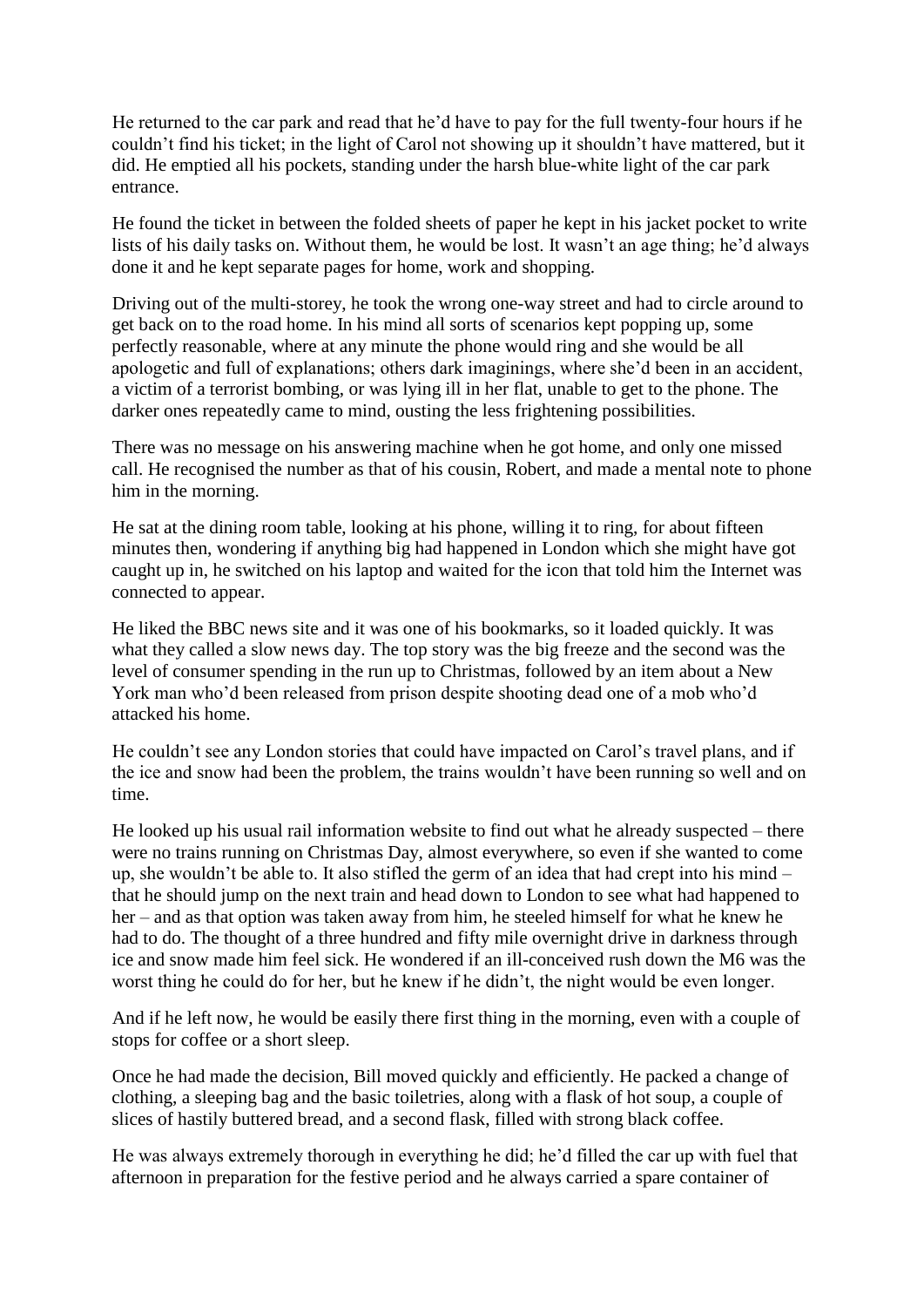diesel in the boot, but anyway, he was pretty sure that there would be a service station open somewhere on the motorway should he get low on fuel. There was no reason to hurry, so he could travel at a steady sixty and one tankful might just take him all the way.

Passing through the front door with his bags and provisions, he took a last look at the telephone, willing it to ring. Seeing the answering machine, he realised that he should leave a message for Carol on it, in case she phoned the house. Alison had purchased the thing before she had a mobile phone, when she'd been the chairperson for two local charities and had become exasperated at missing calls. It was old, but it still worked. Bill found it useful for screening out calls he didn't want to answer and now he was glad he'd hung on to it. After depositing his luggage in the car, he returned to the house and changed the outgoing message, taking a few attempts before he got it right: "It's Bill here. If it's Carol calling, leave a message saying where you are and how I can contact you. If it's anyone else, please phone my mobile if it's important."

He didn't leave his cell phone number; anyone who he wanted to contact him would have it already. He picked up the little card that was under the machine showing him how to connect to it remotely and, seeing the old spiral-bound notepad that functioned as a family address book, he pocketed it as well.

Finally, he switched off the Christmas tree lights that he'd left on to make the place festive for Carol and double locked the front door. Sitting in the car, putting on his seatbelt, he suddenly realised that he hadn't left a light on. *Shit.*

Even in his haste to get going, he wasn't the sort of person who could just ignore it. Alison and he always left a light on when they were going to be out in the hours of darkness, with a plug-in timer to convince potential burglars that the house remained inhabited.

He went back in and switched it on, checking the time on the little mechanical wheel, then locked up again. Reversing out of the drive, he felt slightly more comfortable seeing the glow of the light behind the curtains of the living room. He steered the car out of the quiet suburban cul-de-sac, heading for the motorway and his long trip south.

-o-

During the first part of his journey Bill constantly ran over in his mind how he was going to tackle his search for Carol. He drove for about an hour then stopped, not because he needed coffee or felt compelled to empty his bladder – although both were welcome – but to make notes of his thoughts and plans so that he wouldn't forget any of it.

As he drove across the border into England, he thought back to happier times, trying to dispel the dark cloud of fear that had enveloped him.

He had a happy childhood, with parents who cared deeply for him but didn't stifle him, and his teenage years were fun-filled and, in a gentle way, adventurous. Four years followed at university, where he learned how to be an engineer, experimented with drink and girls, and watched from the sidelines as some of his friends dabbled in the softer end of the drug scene.

He met and married the love of his life in his gap year, while working his way around Europe, and secured a good job with one of Scotland's largest engineering groups just in time for the couple to move into their first house in a secluded but dull suburb of Glasgow a few weeks before Alison gave birth to their daughter, Carol, seven months after the nuptials. They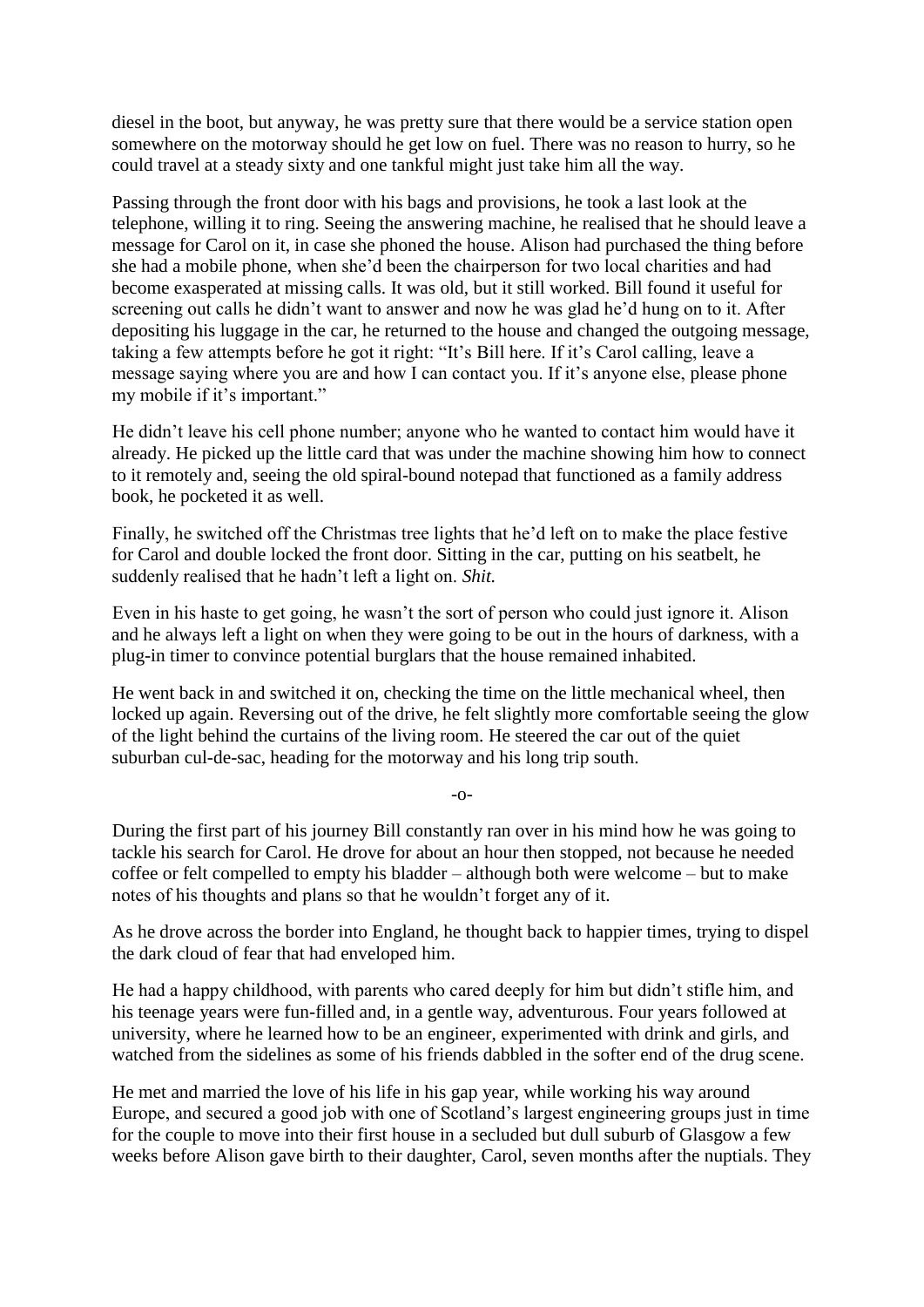managed to obtain a mortgage, helped by a loan from Bill's parents and the money Bill had somehow managed, even as a student, to save.

As Bill climbed steadily up the management tree in the company and moved home a couple of times to reflect his growing income and aspirations, Carol glided smoothly through her childhood, youth and further education, culminating in her gaining a degree in business journalism from Stirling University.

Her parents were disappointed when she moved to London, but realised that it was the best chance for her to further her career. They still saw her regularly; she came home to see her friends and family every two months or so and they would spend a weekend with her in London in between these visits. Her job as a junior reporter with the business section of *The Times* was just the opportunity she'd headed south for. The nearer Bill got to London, the harder it became to keep the anxiety from overpowering his memories.

-o-

Three short breaks and seven hours later, Bill found a parking space vacated by an early morning worker in Leybourne Street, fifty yards along from Carol's flat in Camden Town. He was cursing himself for forgetting, in his panic and worry, to lift the spare set of flat keys that lived in one of the kitchen drawers at home.

It wasn't a major disaster. He knew that Mrs Hamble, the neighbour in the flat below Carol's, had a spare set. He and Alison met her often on their visits down to London; she was a pleasant older lady who was very good to Carol, as their daughter was to her. But although the worry was eating into his bones, he still couldn't bring himself to ring her doorbell at six o'clock on Christmas morning, so he sat there for a while, putting the scribbled notes he'd made into some semblance of order, refining a plan in his mind for the day ahead. He could see that the curtains in Carol's flat were closed, but there was no answer when he'd rung her doorbell. He hadn't expected anything different; he'd rang both her house phone and her mobile every time he'd stopped during his journey and again when he'd first arrived. He could faintly hear the phone ringing from the direction of the flat and wondered why it didn't wake up Mrs Hamble below.

He sat in the car, turning over and over in his mind that, if he looked back, he should have known that something hadn't been right. The more he thought about it, the more it seemed that his previously charmed and untroubled life had started to fall apart on the 13th of January, 2010, the day of his forty-seventh birthday.

The first indication that Bill's almost utopic existence had been nearing its end was when, for the first time ever, Carol missed his birthday. A few friends and relations were coming round that Wednesday evening and Bill was supposed to pick his daughter up from Glasgow's Central Station late the previous night, but he received a phone call in mid-afternoon saying that something had come up in London that she couldn't get out of and, although she felt really bad at missing his birthday, she wasn't able to make it up for the few days with them that she'd intended.

Bill and Alison were disappointed, but not upset, and thought nothing of it. They supposed that it might have been something to do with work or with one of her friends – she was the type of girl who would go out of her way if someone needed help or support. *Besides, she was home at Christmas for a few days*.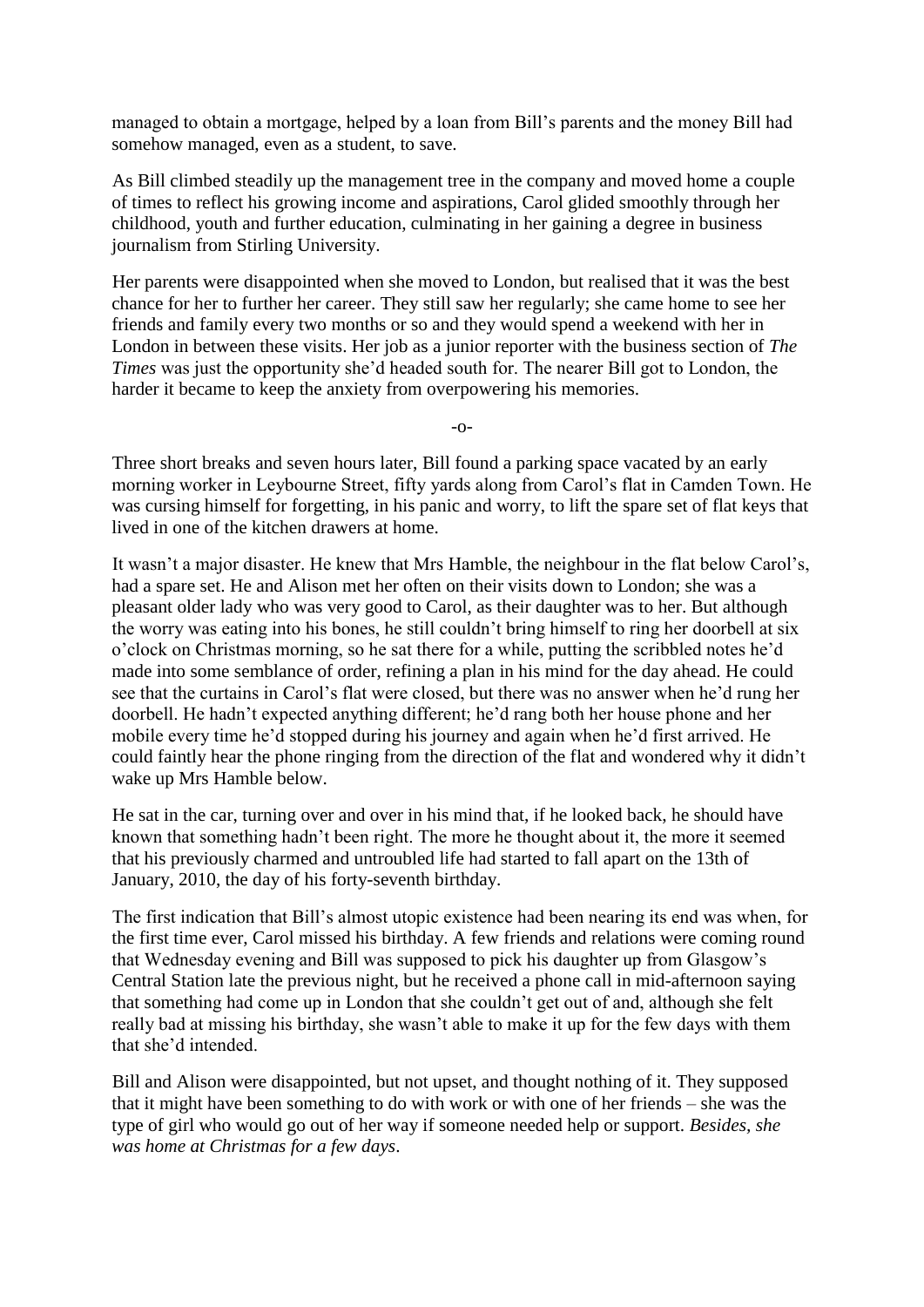She managed to come up the weekend following Bill's birthday, but didn't elaborate on her reasons for postponing her visit and her parents weren't the kind to pry. Despite Carol being their only child, they hadn't smothered her. Bill liked to think they'd given her the same space and freedom that his own parents had given him but, over the next six months, the period between her trips up north stretched a little. On a couple of occasions, when they'd suggested an extra visit down to see her, she'd had other things on that would have made it silly for them to make the journey.

That all changed with Alison's breast cancer diagnosis in mid-April. She'd noticed a small lump a few days before Bill's birthday, but a natural reticence to tell him or see the doctor about it, and the familiar slow progress through the grind of the National Health Service's diagnostic machine meant that it was exactly five months after Bill's birthday that she was admitted to hospital for a breast removal.

During Alison's illness, Carol wasn't her usual self, but Bill knew the effect his wife's slow and inevitable deterioration was having on him, and he could only assume that Carol felt the same; struggling to cope with the knowledge that each time she visited, more flesh had melted from her mum's shrinking frame and her eyes disappeared a little further into her head, leaving her more skeletal with each passing week.

Bill's father had died a few years before and his mother was in a home, with advanced dementia, so at Alison's funeral, he and Carol felt very much alone, despite the presence of a number of friends and acquaintances, and Alison's parents, who lived in Aberdeen. Carol's maternal grandparents had never been a big part of their lives; Bill had always thought that they'd never forgiven him for their only daughter's unplanned early pregnancy and short engagement.

Bill knew that Carol had waited until she was quite sure he was coping before heading back down south. She phoned him twice a week and travelled the West Coast Main Line to and from Glasgow on a fortnightly basis until late October, when the phone calls suddenly became less frequent and there was only one trip to Glasgow in the two months leading up to Christmas. During her visit Bill noticed that Carol was a bit pale and subdued, but didn't say anything. He'd thought to himself that she would eventually speak to him if something was bothering her. And anyway, she'd told him she had plans to come home for Christmas. She didn't know, but he'd booked them a week in the Lanzarote sunshine over the New Year. He felt that they both deserved a break after the horrendous year it had been for them.

But she hadn't turned up.

By eight o'clock, his nerves were frayed and his patience had given out. He rang the old lady's doorbell, despite having vowed not to do so until he saw signs that she was up.

Nothing happened for a while, so he rang it again. This time, after a few minutes, he heard sounds from behind the door and eventually the letter box popped open.

"Who is it?" said a slightly croaky voice, as a pair of tired looking eyes peered at him through the slit in the door.

"Mrs Hamble, it's Mr Ingram, Carol's father. I was hoping you still had the spare keys for her flat."

"Wait a minute." There was a pause, then a rattle of chains and the sound of two locks being undone. Finally, the door swung open. The old lady had on a rather elegant purple dressing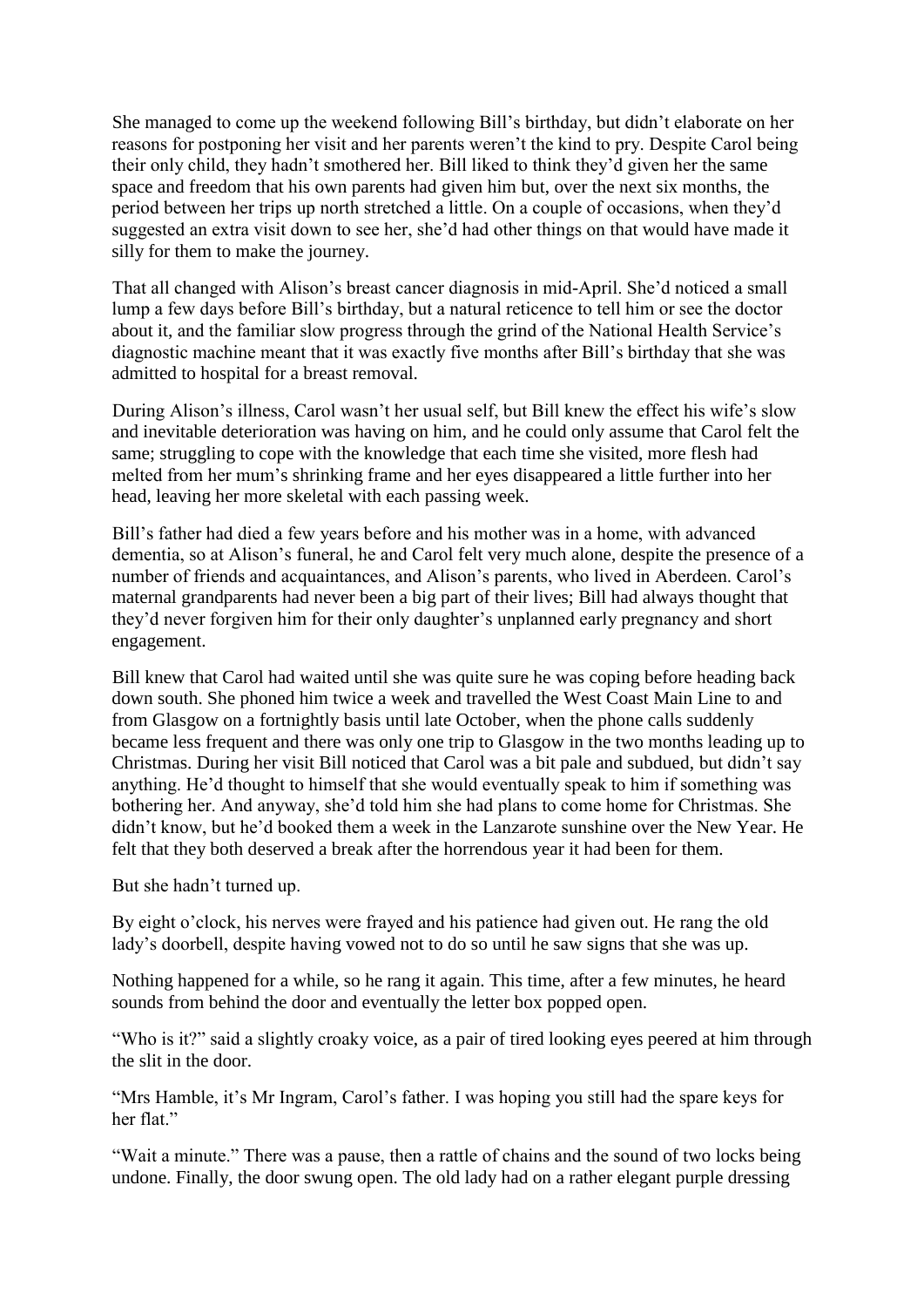gown and green slippers. Her silver hair was unbrushed and loose, in contrast to the usual tight bun he was used to seeing; he apologised for waking her up so rudely.

"Don't fret about it. I normally get up between eight and nine. I probably wouldn't have heard the door if I hadn't already been awake." She motioned for him to come in. "Now, what's up with Carol?"

She fumbled for the keys as Bill explained what had happened and told her about his worries. She gave him the keys and gamely followed him upstairs to Carol's flat, one of two at that level.

He unlocked the door and stepped inside, his heart thumping in his chest, dreading the worst. He quickly checked the living room and kitchen, subconsciously leaving her bedroom until last, but despite his uneasiness as to what he might find, when he pushed open the door he saw her bed was empty and unslept in. He stood for a few seconds, gasping with relief that she wasn't lying in bed, severely ill or worse. Those few seconds of respite died as the full impact of her absence hit home.

"She probably stayed the night with friends, Mr Ingram. I'm sure she'll be back."

"She would never have done that without phoning; even if her mobile was broken, she would have found a phone somewhere. No, something's far wrong. I'm going to contact the police."

He wanted her to leave, needing to be on his own to gather his thoughts, irritated by her platitudes, but knowing that she meant well.

"Mrs Hamble, thanks for your help. I'll hang on to these keys, if that's all right." He paused, willing her to go, but she stood resolutely, as if her being there was a comfort to him. Bill tried again. "I'm going to go to the nearest police station. Do you know where it is?"

"There's one in Kentish Town. It's not far from here, but it may not be open today. You'll probably have to go to one of the larger ones, or just phone them. Would you like me to stay here until you get back, in case she phones, or comes home?"

He bit back his exasperation, not wanting to offend her, even in his worried state. "No, Mrs Hamble, that won't be necessary. You go down and get some breakfast. I need to do a few things, then go and report Carol as missing." He took her arm and guided her gently towards the door. He watched her as she carefully went down the stairs, looking back at him with concern a couple of times.

He closed the door and sat on the edge of Carol's bed for a minute. He then got up and started to look round the flat, searching for any clues to her whereabouts.

Carol had always been an organised and tidy person, and at first glance the flat seemed to look the way it should do, but on closer inspection there was something not quite right. A fine layer of dust covered every surface, and when he checked the fridge, he found no foodstuffs that he would have described as perishable, like milk, eggs or butter; there was only some cheese in a sealed packet which, although it looked all right, was long past its sell-by date. It was almost as if she hadn't lived in the flat for a while. When he checked the bin, it was halffull of empty spirit bottles, mainly vodka, which he found strange as there were no signs that any sort of party had taken place.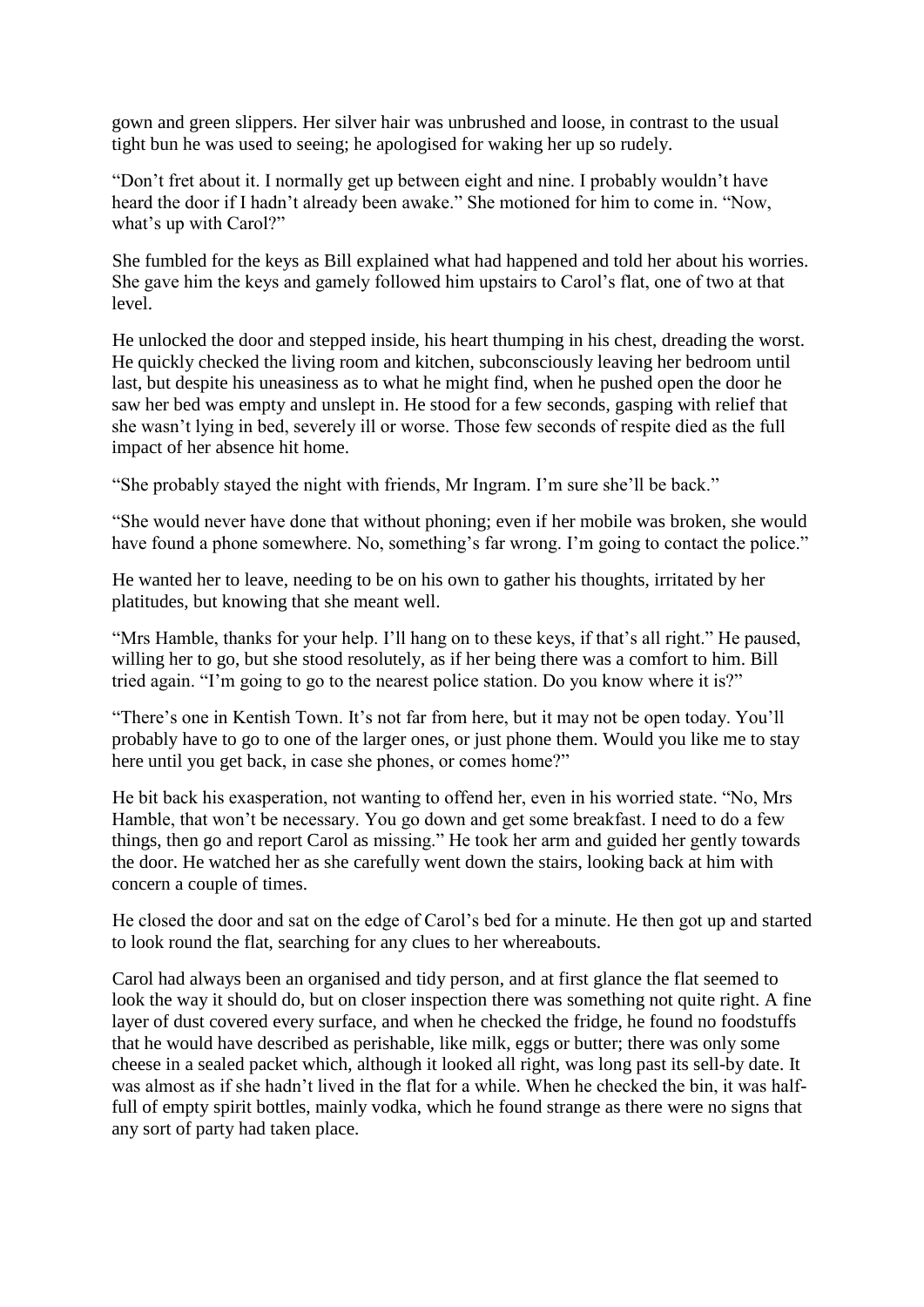Looking out the window, he realised he hadn't displayed Carol's resident's permit in his car. He picked it out of the drawer in the chest in the hall, where she kept it handy for their visits. She'd sold her car nearly a year before – an Oyster card was much cheaper and she found it just as easy to get about on public transport – but the permit had a couple of weeks still to run.

He retrieved his bags from the car, placed the permit on the dashboard and returned to the flat. He noticed that the light on the answering machine was blinking and pressed the play button anxiously, hoping it was Carol, but disappointment flooded over him when he recognised his own voice on the message he'd left the night before.

Despite his anxiety, when Bill sat down on the chair his eyelids started to droop. He didn't fight it and before long he drifted off to an uneasy sleep, exhausted after his overnight journey.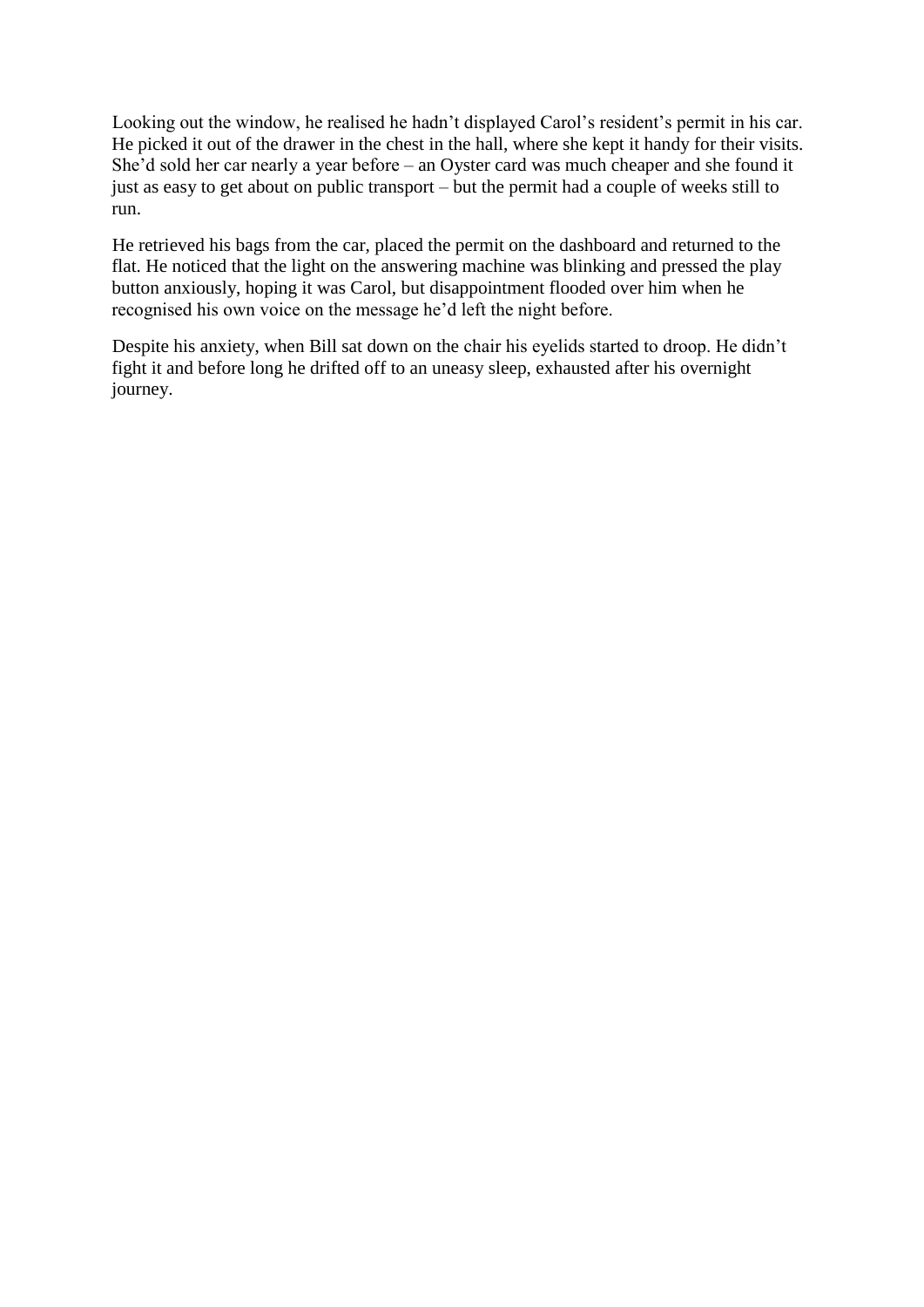# <span id="page-15-0"></span>**CHAPTER 2 CAROL**

7th November 2009

"Where are we going tonight, then?" Carol held the phone to her ear with her shoulder, wrapping the last remaining length of hair around the hot curling tongs, checking out the result in the mirror opposite the bed as she did so. *Hmmm, not bad*. She laughed to herself.

"Alice says she's found a fucking awesome club over the river in Walworth. Bloq, she said it was called. She was there last week with girls she knew from school; said there were a few celebs in but it's not right up itself and the drink's not extortionate." Heather was always up for trying somewhere new and liked to drag Carol along with her.

"What celebs were in? Not that I give a toss, anyway."

"You know him in Skins; the one that plays Cook?"

"Yes. Is he as wild in real life as he is on the telly?"

"Alice didn't say, but she also mentioned a couple of tennis players, the girl from one of the morning shows who was on Strictly and, inevitably I suppose, some football players and their WAGs. But not Thierry Henry, unfortunately."

"He lives in Spain now. I saw it in a magazine."

"OK, smart arse. But he is gorgeous. Anyway, are you coming?"

"I don't know. It sounds a bit upmarket for me. I'm not sure I want to make an arse of myself staring at second rate glitterati who are probably completely up their own arses, pardon my French."

"Oh, shut up. Don't be a tight Scottish mare. You always whine when we talk about going somewhere different then you end up having a ball."

"Yes, I know, but we'll probably go there, spend all our wages on one night and have nothing left until payday."

Heather laughed. "It won't be that bad. I, for one, intend to find some rich, good-looking bugger to buy me drinks all evening, so that won't be a problem."

"You'd settle for not-so-good-looking if he had enough money."

"Carol Ingram, you *are* a bitch. But you could be right. It's not all about looks; it's what's inside that counts."

"Aye, inside their wallet, more like."

"Right, that's it. I've booked a ride with Uber for nine thirty. If you're lucky, I'll pick you up on the way. Not that you deserve it."

Carol grinned for a while after she'd put the phone down and carried on with her make-up. She'd been lucky falling in with Heather, who she worked with, and Alice, Heather's crazy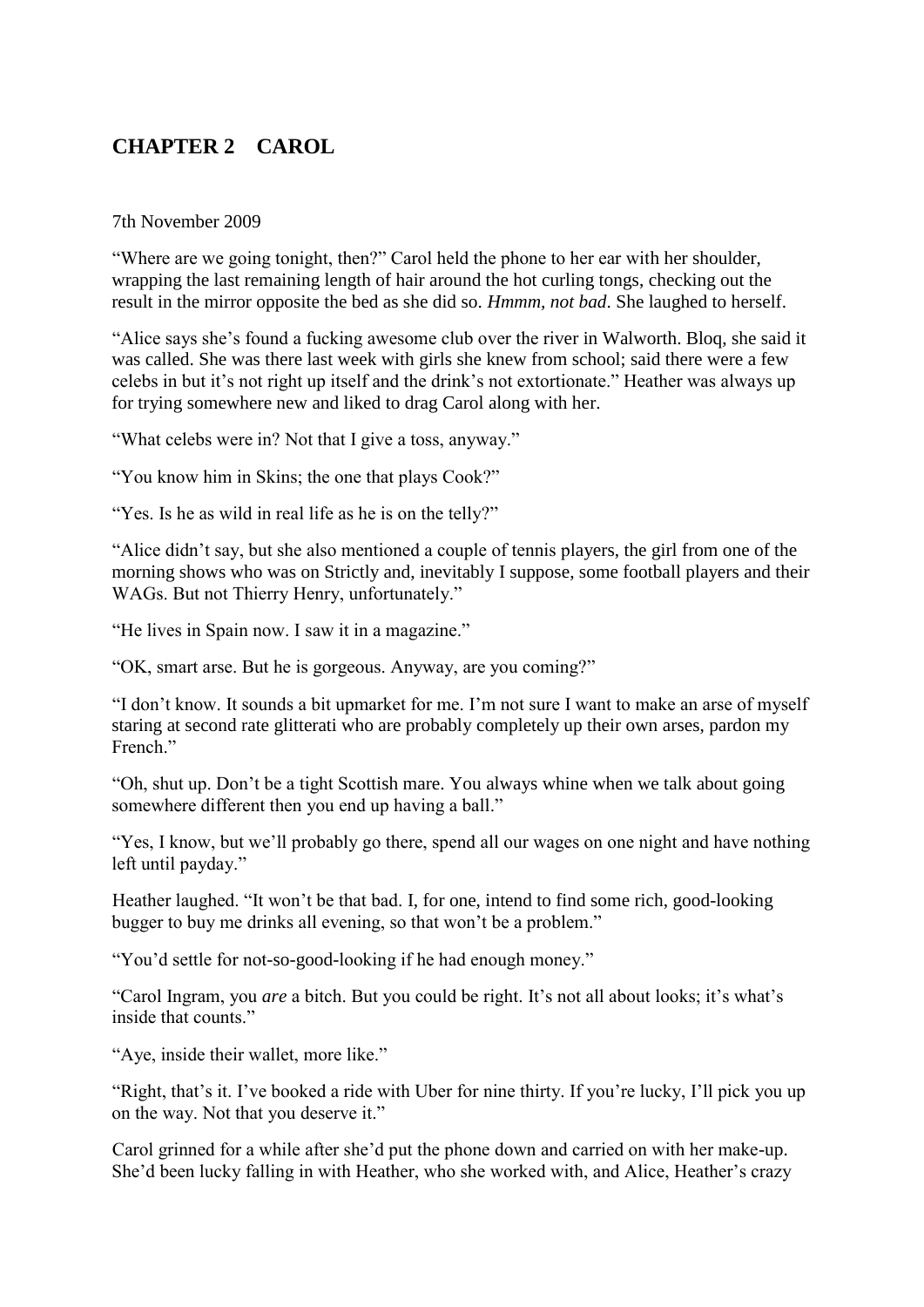friend from school. She'd fitted in so well with them and their wider social circle, making the transition from Scotland to London much easier than she'd expected.

-o-

"That's the guy who owns this place." Alice nodded towards the bar. Although the music was loud, they could make each other out without shouting too loudly.

"Which one?" Carol could see several men at the bar, all striking poses and mostly, as far as she was concerned, failing to pull them off.

"The one with the goatee. Aleksander, he's called. Spelled with a 'K', so defo foreign. Quite tasty, if you like that sort of thing."

Carol grimaced. "He's not my type. Too full of himself and I hate beards."

"Mostly, I agree, but some men suit them. What about Hugh Jackman, Ben Affleck and, of course, Sean Connery?"

It was Heather's turn to pull a face. "For fuck's sake, he's old enough to be your grandfather. That's disgusting."

Carol disagreed with her. "To be fair, I don't think that would put me off. I'm with Alice on that one. And the others are pretty hot, too, but on normal guys, gross."

Carol looked around. "Anyway, how do you know there's a 'K' in his name? And where are all those footballers and soap stars you promised?"

"I didn't say they were in every night, did I?" Alice shrugged. "And his name's on the licensee notice above the front door," she said smugly, just as the waitress appeared.

They ordered drinks – Carol, a white wine spritzer; the other two, long vodkas. Alice and Heather rummaged about in their bags and each handed Carol a couple of twenties. She groaned.

"Why is it always me who has the kitty? Can someone else not take it for a change?"

"You're the sensible one!" they chorused, laughing at her.

She grinned, not really minding. They were great friends to have, even if they did sometimes take the piss.

They'd chosen a table just off to the side of the dance floor and were still waiting for their drinks when Carol saw, out of the corner of her eye, the bearded man they'd been discussing walking towards their table. She nudged her friends to warn them.

"Ladies, ladies, welcome. I'm sure I'm not seeing you in before."

"We've never been in before," Heather replied, indicating Carol and herself, "but Alice was here last month." She was inwardly cursing herself for sounding so lame.

"We're always delighted when beautiful girls like you come visit our little club." He smiled and all three of them melted a little.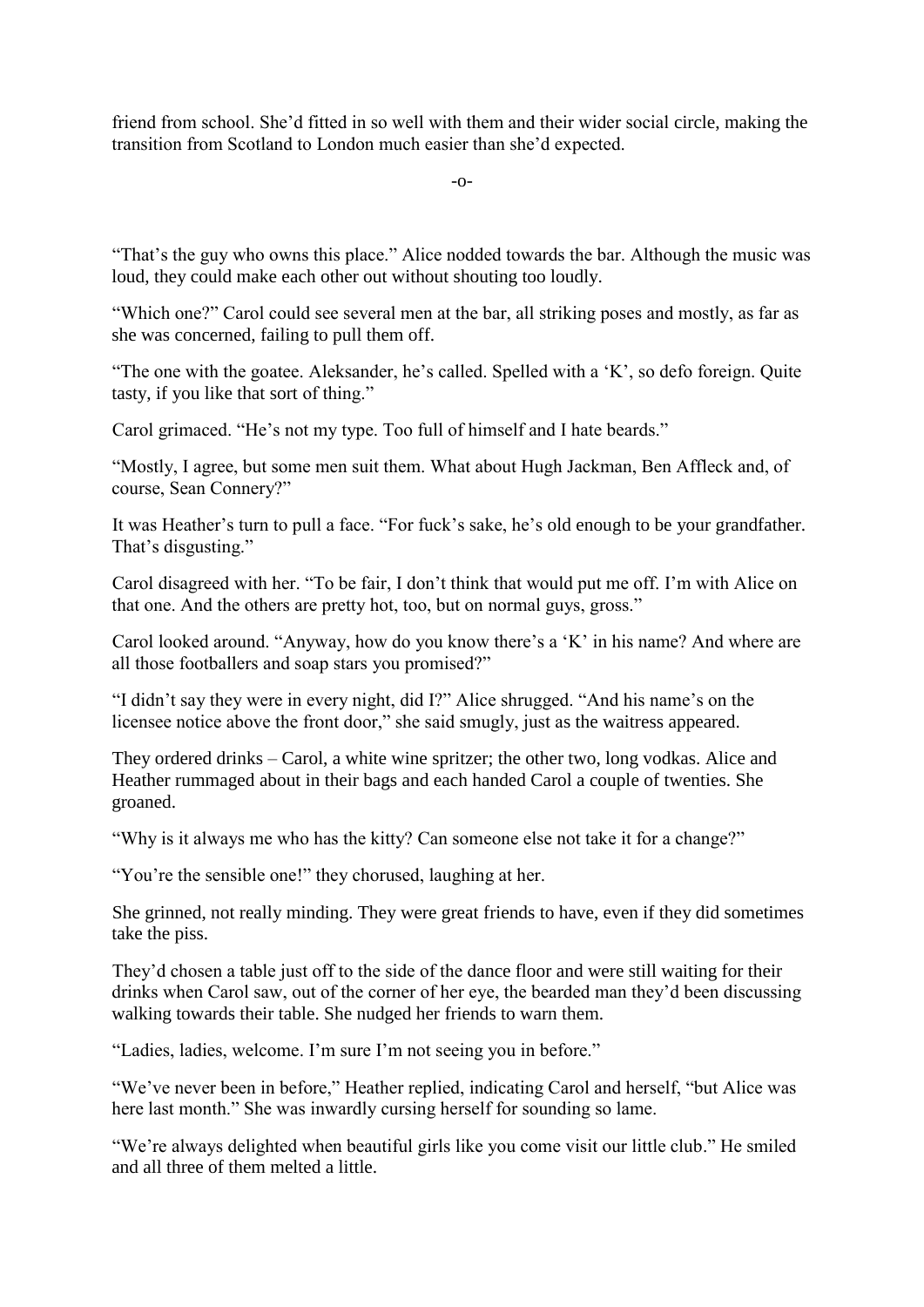Impeccably dressed in a suit that said "money" but achieved a casual look at the same time, his voice had more than a hint of an Eastern European accent and he exuded a natural charm, despite his blatant smoothness. Undoubtedly, he was a good looking bastard; about six foot tall, with a slim physique that still managed to suggest an underlying hardness and a tinge of danger, but his eyes smiled when the rest of his face did and disarmed any feelings of threat or malice. "Has no one sorted for you drinks, yet?"

"The waitress is just coming with them; she took the order a few minutes ago."

"We can't have three lovely ladies sitting not with drinks." He casually nodded at a woman in a sharp tailored suit who was passing the table. "Anna, could you organise bottle of Prosecco for this table? One of good ones."

The woman, without smiling, nodded and turned towards the bar. She spoke to one of the barmen, waited while he placed a bottle and four glasses on the tray, then brought it over to the table. Still without a word, she placed the bottle next to her boss and dished out the glasses to the girls, giving him the last one. "Do you want me to open it?" she asked, her Geordie accent evident but not too strong.

He shook his head. "That's everything. You go now."

As she walked away, he turned to the girls. "My new manageress. She's bit abrupt sometime, but runs place like clockwork when busy and doesn't take shit from punters when get crazy. I have many staff to look sexy and be friendly with guests, so don't mind her showing some serious shit." It sounded as if he was making excuses for her and Carol wondered if she was more than just his manageress.

Not that she would have asked him, but he precluded any questions by popping the cork and filling their glasses from what Carol could see was an expensive bottle of fizz. The glasses were frosted around the top, which made her lips tingle when she took a sip. She was no wine buff, but she guessed that it was the best of stuff and hoped that it wasn't extortionate, as she half expected that they might end up paying for it.

That worry was immediately dispelled.

"My compliments, ladies. Here's good health and enjoyment at club."

They clinked glasses and chatted comfortably with him, asking about the club, and his background.

"Sorry about English. I learn quick, but sometimes not good. I came here from Albania about ten years ago and got work as barman in West End." Carol got the impression that he dropped the odd word and retained a slight accent for effect; there was no doubt that it fitted in with his appearance. His story was genuinely interesting and he told it casually and with humour, in a self-deprecating manner.

"After about five years, I was manager of club and getting good money, but I didn't spend much. Soon I bought small bar in not good area and got lucky, as students were just starting to rent flats close by. They liked tunes I play and cheap drink. Soon, I bought next-door shop and converted whole place to small club. It still does well and I have my little brother over to run it for me. It makes good money, but when I saw this building, I thought, Aleksander, this would make great club for rich people to come. Then I give to my brother other club."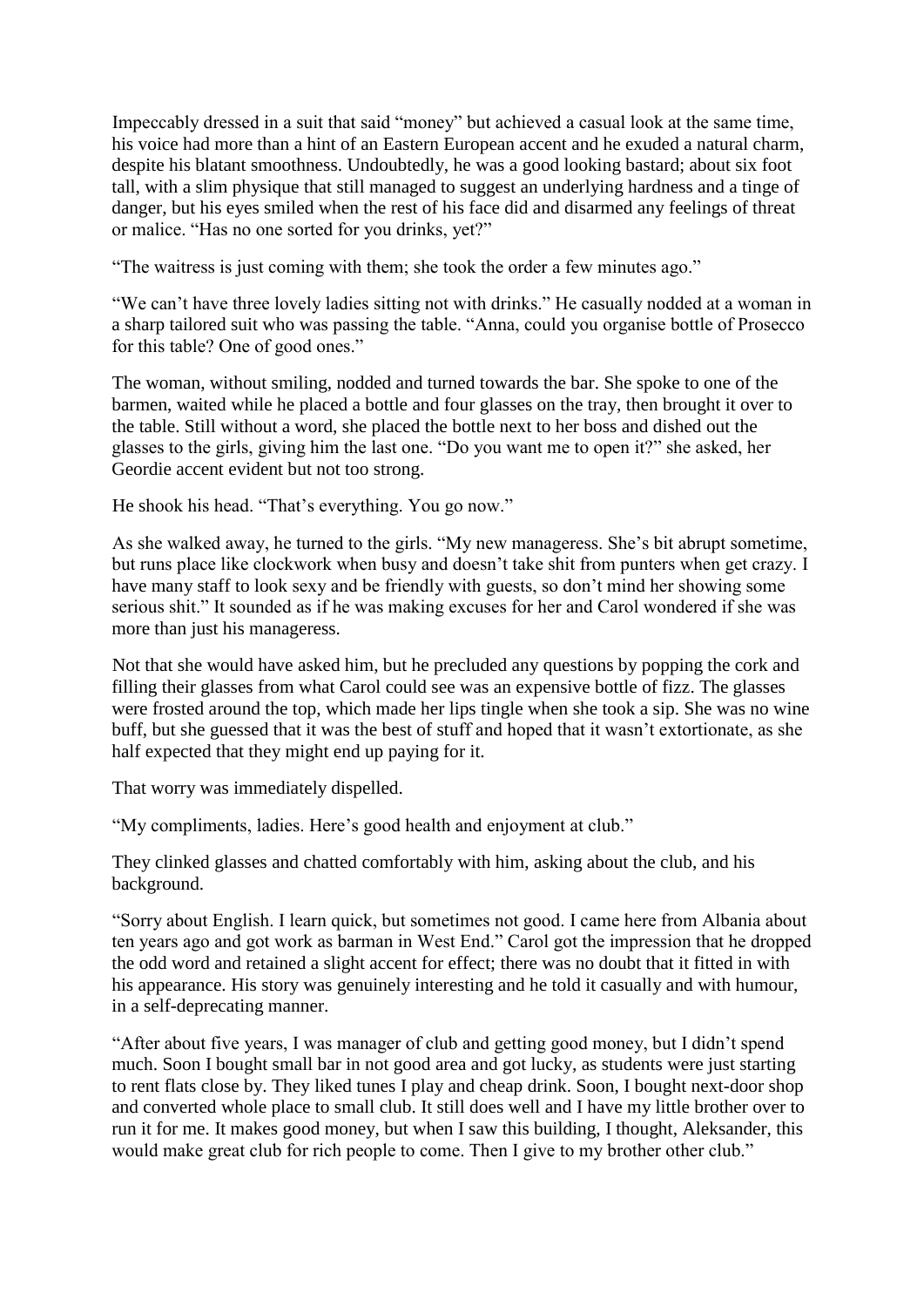He smiled, the girls hanging onto every word.

"So this wasn't always a club?" Heather asked, leaning over towards him.

"No, it was sort of warehouse, with small shop area at front. May have been small clothing factory long time ago, but used just as store for many years. Was good building. Just shell to work with. I borrowed lots of money from bank. Put in best of stuff. Now great club and expensive people come. Sound system cost hundred K alone," he told them, proudly.

"Why is it called Bloq?" Alice asked, curious.

He smiled. "When I come here first, I hear 'Eastern Bloq' this and 'Eastern Bloq' that. I ask what is this Eastern Bloq and they said it means all countries behind Iron Curtain, so I ask what this Iron Curtain and they say former communist states before wall come down. I tell them not all countries same, but they think we all USSR. When I buy club I think of name and make joke. I say will call it Eastern Bloq, but some friends say too long, so I decide Bloq. English people say should have letter 'c' but in Albania we have word *blloqe* nearly same, with letter 'q'."

They all laughed; it was a good name and it was even better when you heard the story behind it.

He recharged their glasses and his. "You should come often. Good place for young beautiful ladies. Meet nice people." He gestured around the room with his hand, as if to say *take your pick.*

"Are you single?" Alice asked, laughing.

"I have no time for ladies. Need to make money, pay bank." It could have been dismissive but he broke out that smile as he said it and they all knew that he didn't go short of female company.

"Do you ever go back home?" Carol asked, surprising herself and the others.

"This home now. But I visit my parents once this year for week. Anna and boys look after club very good. I meet all relatives; they see I do good. But would never move back. Well, maybe when very wrinkled old man, to sit in sun with other old men, drink raki and talk about old days." He laughed again. "I must go now. You're not only guests in club tonight," he scolded them, grinning. "Enjoy bottle on house. Your other drinks will come when this finished."

"Thanks," they all chorused.

"My pleasure, call me Aleksander. I see you around." He held up his glass. "Gëzuar," he said, as he toasted them. "In Albania, means 'cheers'."

He got up and walked away, speaking to a person here and there, the odd hand on a shoulder, laughing and joking all the while.

"Wow!" said Alice. "Dangerous. But I'd do him."

"Alice, do you need to be quite so subtle? But I know what you mean. There's something *very* attractive about him." Carol smiled as she said it. They all felt his presence, even after he'd left.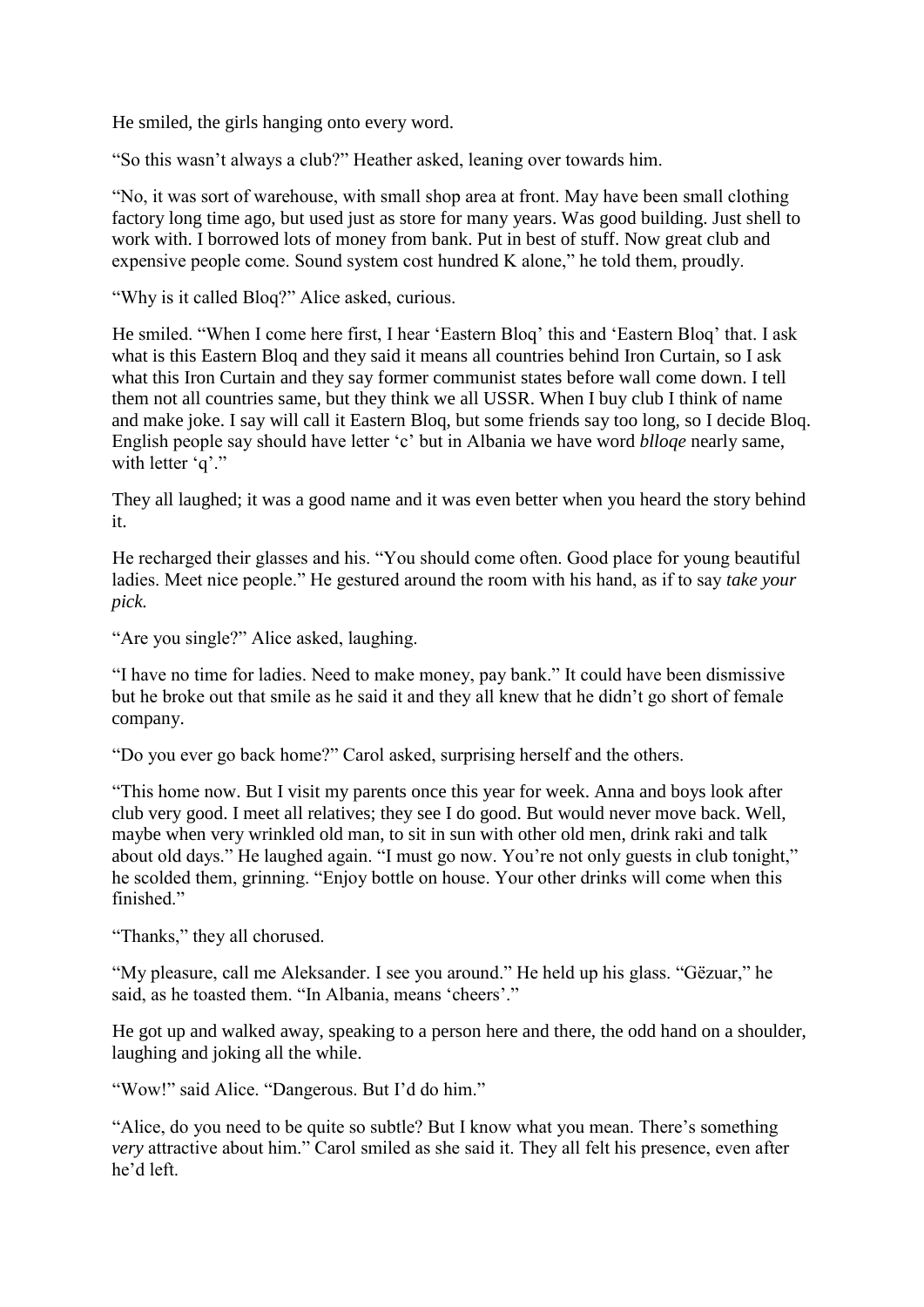"I wouldn't say no, if he asked, either," Heather said, "but we've no chance. Even if we did, he'd chew us up and spit us out when he'd finished," she added, rather more sharply than she'd intended.

"You're probably right. I'm sure he has his pick and I'd bet he doesn't stay with the same girl for too long," Carol observed.

"But what a night! It might just be worth it." Alice looked over as he mingled with a mixed group of very well-dressed, obviously moneyed, clubbers. "Look at the buns on him!"

"Alice, you always have to bring the conversation down to base level."

"Only saying what you're both thinking. He did show an interest, though. Which one of us do you think he'd go for? I think it's me. You two are too prudish. Especially if he's just after a shag."

"Alice!" the other two said simultaneously, but they all laughed and finished off the remainder of the bottle.

"Let's go and look round this place. We'll get our drinks later."

They made their way towards the main entrance; there were a couple of openings off to each side and a spiral stairway that led to a mezzanine level. They chose to go up the stairs and stood on the wide curved balcony that overlooked the dance floor, close to where they'd been sitting talking to Aleksander. More tables and seating occupied the upper floor, and Carol noticed that at this level it was mostly arranged in small booths suitable for two or four people. They scanned the dance floor below, noticing for the first time that there were a couple of semi-famous faces in, surrounded by hangers-on, fawning over their every word. They had a bit of fun identifying the more obscure of these celebrities until one of the waiters arrived with their drinks order. The waiter wouldn't take any money from them and when they looked down, Aleksander gave them a wave; they self-consciously returned it, mouthing thanks for sending up the drinks.

Carol was reluctant to sit her drink on the wide balustrade at the edge of the balcony until Alice pointed out the discreet but substantial net designed to catch any glasses, or possibly even bodies, that might fall towards the dance floor below. They sat in one of the booths adjacent to the edge and people-watched for a while.

"I told you I wouldn't have to buy a drink all night. I think he's definitely got the hots for one of us and I can't see it being either of you two."

"Shut up, Heather; it would be me if it was anyone," said Alice. "I think he must have noticed me the last time and decided to make a move. I don't know if I fancy him much, though. I think I'd rather have one of those guys down there," she said, pointing to a much younger group standing together at the end of the bar.

Carol laughed, accustomed to her two friends winding each other up. "I bet he buys drinks for any new girls coming here for the first time, to encourage them to come back. Everybody knows that it's the women who pull in the male clientele to nightclubs, so they'll do anything to get us to be regulars."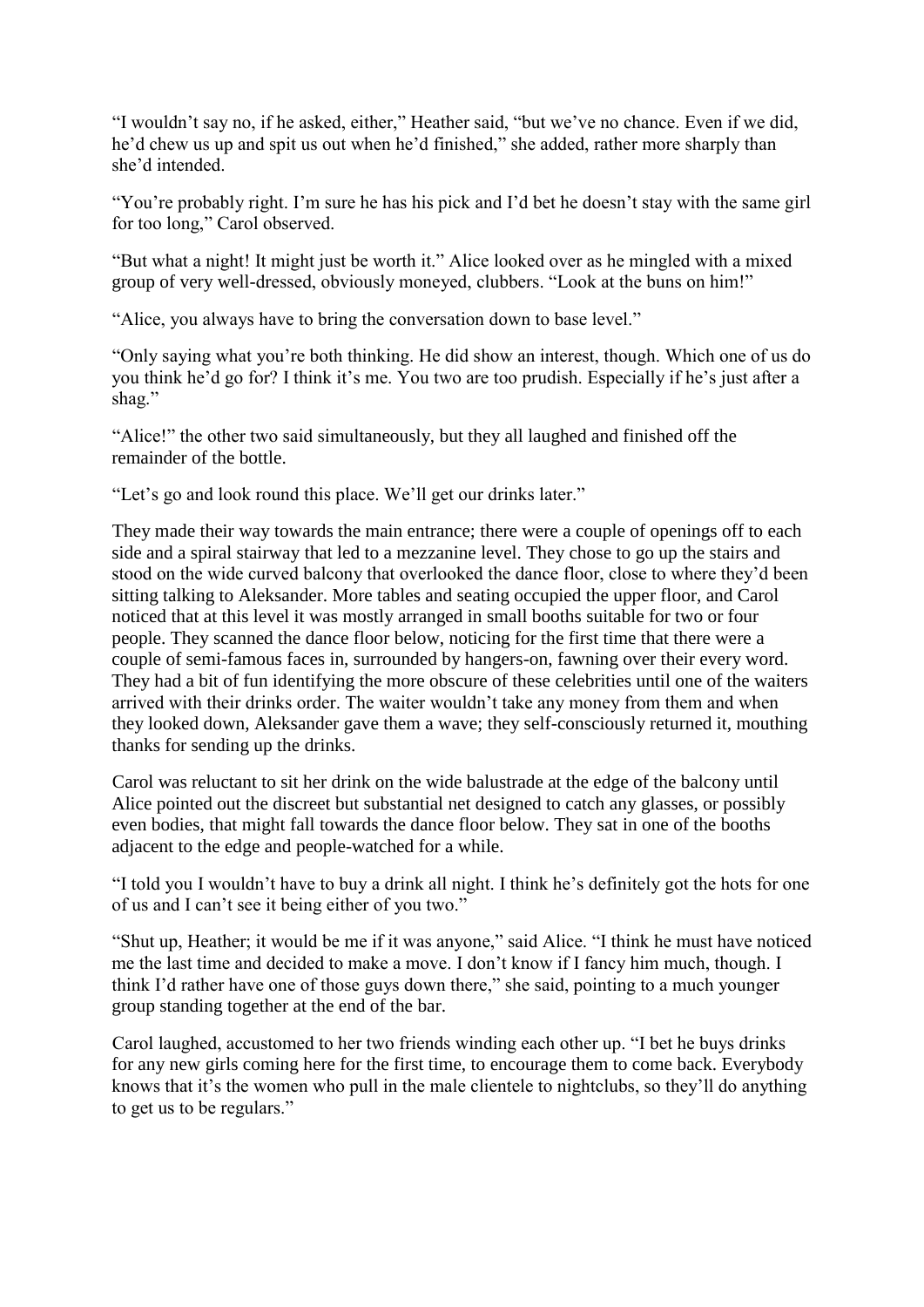"You've always got to be fucking sensible, haven't you? Can you not let us have a fantasy for a moment or two, before you give us a reality check?" Alice groaned, but she was smiling at Carol as she said it.

When they'd finished their drinks, they returned to the lower floor and continued to look around the club. The door to the right of the entrance vestibule was marked *Private – VIP lounge only*, so they tried the door leading off to the left. It led into a wide but short corridor, with an identical door at the other end and they could feel the thud of a bass beat through the floor as they approached it. Seeing the shimmer and flashes of intensely coloured lights through the small round window in the upper half of the heavy door, they opened it and a wall of sound hit them, making them gasp with its intensity. A DJ stood on a platform in the centre, high above the dense crowd bouncing on the dance floor, the spectacular light show illuminating the dancers' faces eerily.

Heather leaned in towards her friends. "This is more like it. Let's have a fucking dance." Hardly making her out, Carol and Alice caught the gist of her words and they launched themselves into the melee, instantly part of the writhing mass of dancers responding to the DJ's manic performance. One track blended in with another and they must have been dancing for nearly an hour until, exhausted, they stumbled back through the double doors for a break. The music back in the main part of the club felt noticeably quieter now, after the crushing noise they'd just left.

"I can't believe how busy it is in there, and how loud. You can't hear it out here at all!" Carol exclaimed.

"I'm guessing he paid as much for soundproofing as he did for his speakers," Alice said, "and the lighting was pretty awesome, too. How does a guy who comes over here with nothing get successful quickly enough to be able to afford to spend that sort of money on a club?"

"If you've got the balls and the brains, and you're willing to take a few risks and flirt with the edges of the law, it's surprising how quickly you can make it big." Heather regularly interviewed young entrepreneurs for the paper. "It doesn't do any harm to be charming and have the gift of the gab, either," she added, "and your man here seems to have these qualities in spades, so it's not surprising."

"Or he may be the front for an Albanian cartel," joked Alice. "Those two bouncers at the door looked pretty thuggish and creepy."

Heather laughed. "Bouncers always look like that, that's why they employ them. But they prefer to be called doormen or security operatives nowadays."

After another couple of drinks and another spell in the "loud room", they were ready to call it a night. As they reclaimed their coats, Aleksander suddenly appeared at their side, from nowhere.

"Ladies, you are leaving so soon? Did you not enjoy my club?"

Heather and Alice tried to deny any form of dissatisfaction with their evening at the same time, drowning each other out. As they looked at each other in annoyance, Carol took the chance to tell him that they'd had a great night, but they were exhausted. "We'll definitely be back, though, and we'll tell everyone we know about it."

"Thank you, thank you. You are very charming ladies."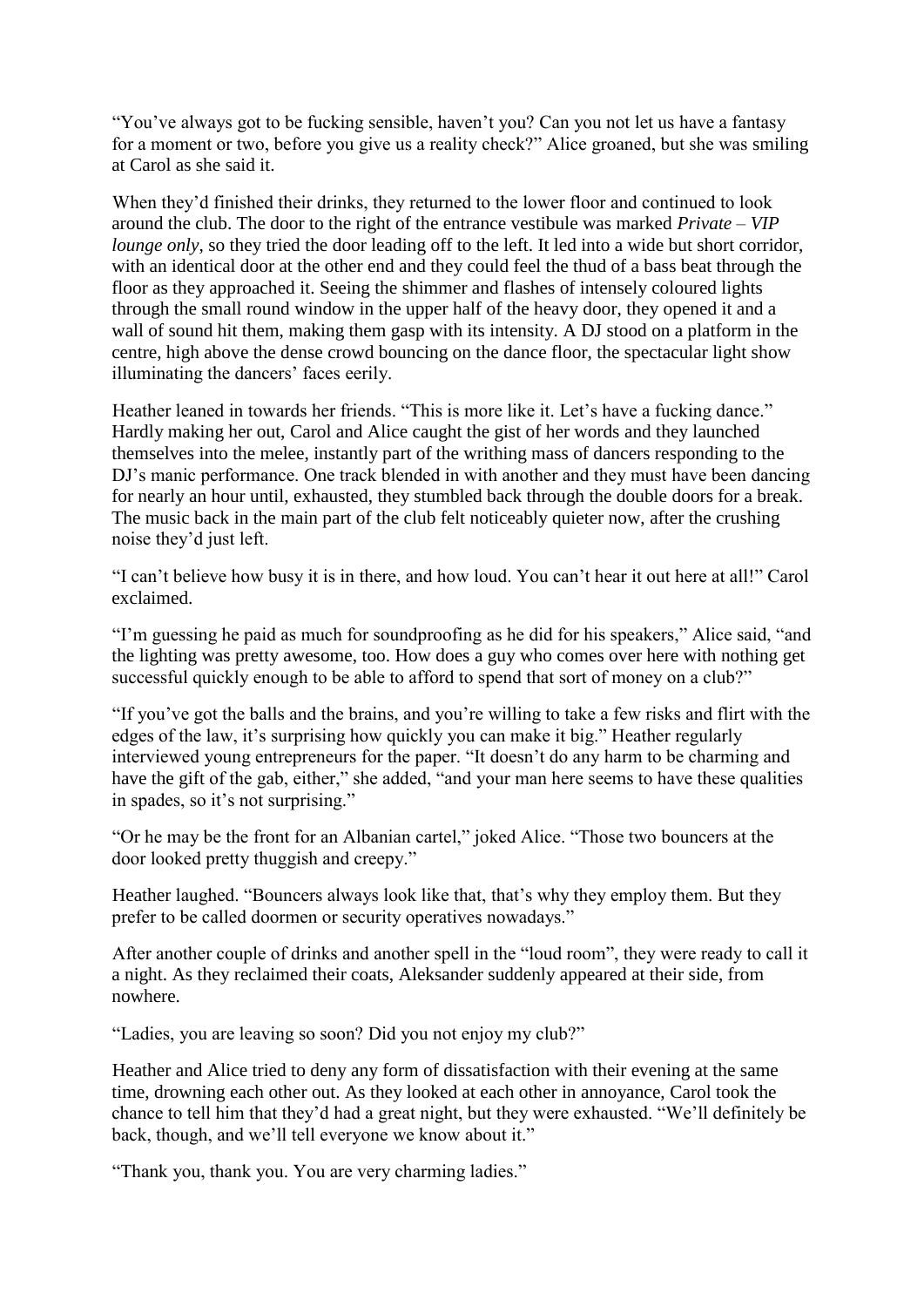Again, the smile banished any arrogance from his face.

"Now let me get taxi for you. It's not good to wander round this place at night looking for cab. Some bad people out there." He motioned to the doorman, who spoke into a microphone attached to his earpiece, waving them over when he'd finished.

Aleksander surprised them all by kissing each of them on both cheeks before wishing them a good night and leaving them to be guided out by the doorman who, up close, seemed every bit as brutal as they'd remembered him, and with a much more marked Eastern European accent than his boss.

The doormen must have had direct contact with the drivers because there was a taxi sitting with its door open, ready for them, when they went outside. As it drove away, they could see what Aleksander meant about the area not being the best for a late night stroll.

"That's how he's got a club that size at his age. He was prepared to buy a property in a less fashionable part of town, probably at a fraction of the cost of a similar building somewhere classier," Heather said, as the cab sped northwards past the Elephant and Castle.

"He's been quite clever, as most people come by cab or car, so it's not necessarily an issue and anyway, I hear from those in the know that this area could be the place to be in five years' time."

Alice was quite often right with her predictions, but Carol was more intrigued by the man than by his money.

"There is something about him, though. A bit full of himself, but he just about gets away with it, somehow. And I think he's definitely got one of you two in his sights!"

Her friends laughed, but Carol could see that they'd come to the same conclusion and that neither would put up a fight if he made a move on them. As they crossed the Waterloo Bridge and the cab sped them back home to the north side of the river, a return to the club the following week was discussed with a feigned indifference.

-o-

Carol, surprising herself, felt a thrill of anticipation when her friends suggested returning to the club the following Saturday night. Neither Alice nor Heather would admit it, but both were intrigued by its charming and attractive owner. Although she would never have acknowledged it to the others, Carol was just as curious, if a little nervous at the thought of meeting him again, but she sensed that it wouldn't be a good thing if one of her friends did get involved with him.

It all added an extra edge to their night when they met up for a few drinks at their usual wine bar. When it was late enough to ensure that they wouldn't be arriving unfashionably early at an almost empty venue, they joined the scrum of revellers trying to hail a cab to take them over the river again. As usual it took Heather's aggressive competitiveness before they got one, which dropped them off as close to Bloq as the driver could get. Threading their way through the carnage of cars parked in every available square foot on both sides of the street, they made it to the door just before the queue was beginning to form.

It was a disappointment to all three when they got in to the club and there was no sign of Aleksander. When they asked Anna, the manageress, she told them, almost rudely, that he'd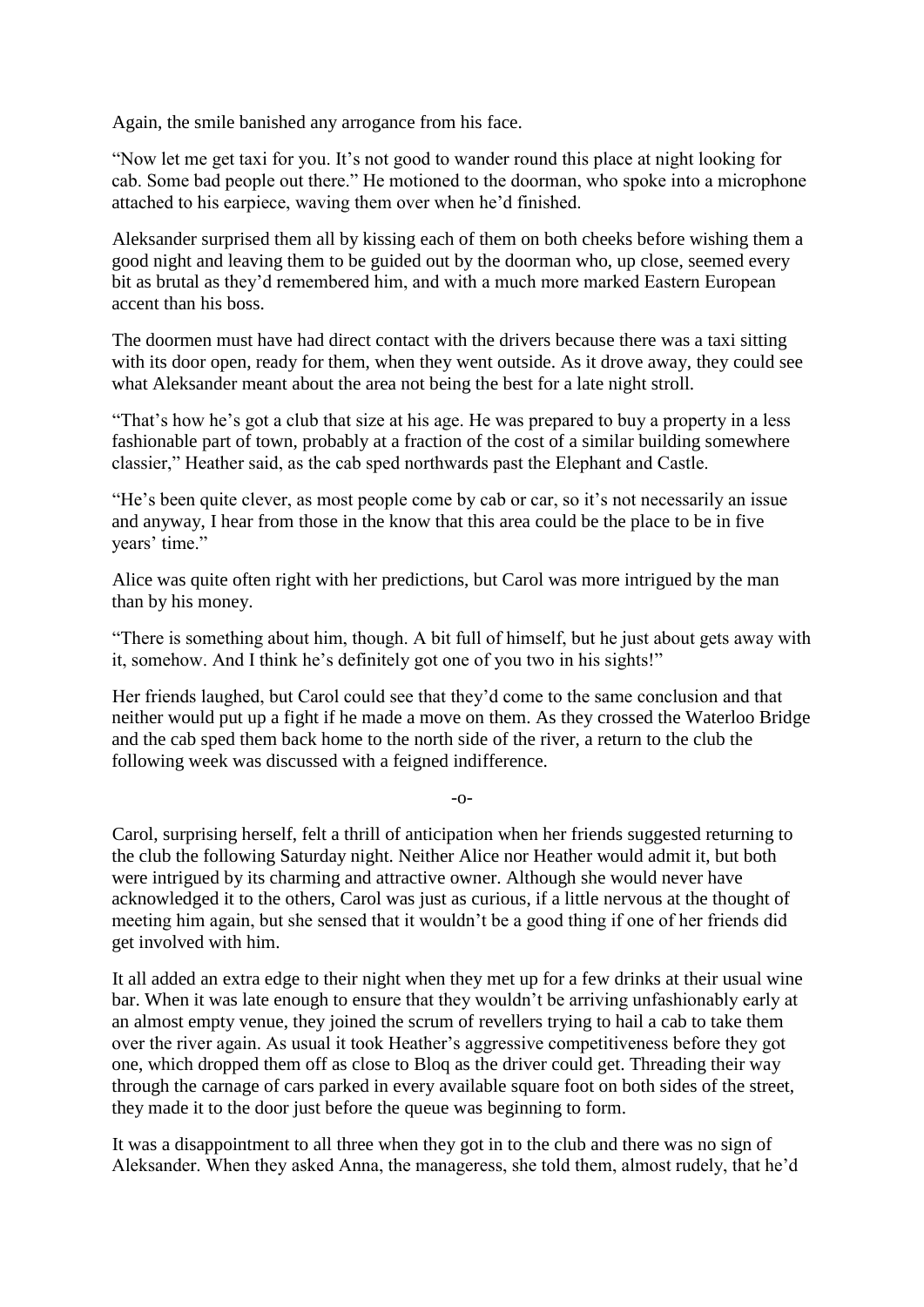been away on business all day, but that he hoped to be back at some point in the evening. Carol wondered again if the woman was in a relationship with her boss, or wanted to be, because for a moment, her facial expression seemed designed to warn the three friends to stay away from Aleksander. If it was true, Alice and Heather hadn't noticed it.

They were soon joined by a few of the journalists who worked with Heather and Carol. Even Steve Evans, a seasoned columnist just escaping from his second failed marriage and a veteran of London nightlife, was impressed by the new club the girls had found.

It was almost the end of the night when Alice noticed Aleksander appear behind the bar. He might have been there a while; the staff were barely coping with the "last drinks rush" and their boss had stepped in to help until the drinkers waiting to be served thinned out to less than one deep. Small groups of clubbers were beginning to leave and Aleksander left the bar and spoke to some of those on their way out before approaching Carol and her friends.

Steve and the others were even more impressed when Aleksander quietly told them to wait until the majority had left and then to join him and a few friends for a private drink or two.

They waited until the exodus had dwindled to the last few stragglers and made their way to the entrance of the VIP room. One of the doormen had stationed himself outside, but he just nodded to Carol and her friends as they went through.

The room was much smaller than she'd expected; almost like an oversized living room, with a small bar at one end. There were perhaps thirty people present, relaxing in the opulent clusters of couches surrounding a small dance floor. The lighting was subtle and the music was quieter, with a smooth jazzy feel to it. Aleksander himself was dishing out the drinks and a couple of waitresses were carrying plates of nibbles for the guests.

Carol sat with her back to the dance floor, alongside Jenny, another of the interns, and Steve. Heather and Alice sat facing them, beside Dawn and Petra, a couple of young office trainees from the paper who were giggling excitedly, wondering aloud if it would be OK to talk to the three young West Ham players they'd recognised sitting at the next couch along.

Aleksander sauntered over and Heather introduced everyone while he took their drinks order. Most of them accepted the offer of a glass of fizz, but Steve ordered a whiskey sour in an attempt to impress the group. The nightclub owner returned to the bar to pour their drinks and a waitress brought them over. Aleksander, briefly talking to the young footballers on the way, followed her and sat beside them.

"This is really great of you to do this," Alice said, her words echoed by a few appreciative murmurs from the others.

"Not at all." Aleksander turned to Steve, Jenny and the two girls, who were still trying to catch the eye of the footballers. "My three beautiful friends here are regulars; they bring me much new customers." He didn't seem embarrassed by this exaggeration and Heather, Alice and Carol basked a little in their colleagues' gratitude for being included in their privileged status, however unearned it was.

*He definitely has designs on Alice or Heather*. Carol didn't mind if it was the case; it was working to everyone's benefit. Steve was taking the chance to grill Aleksander about his rise from bar worker to club owner for a possible feature, and Carol and Heather cursed themselves for not thinking of it. The two girls from the office had plucked up the courage to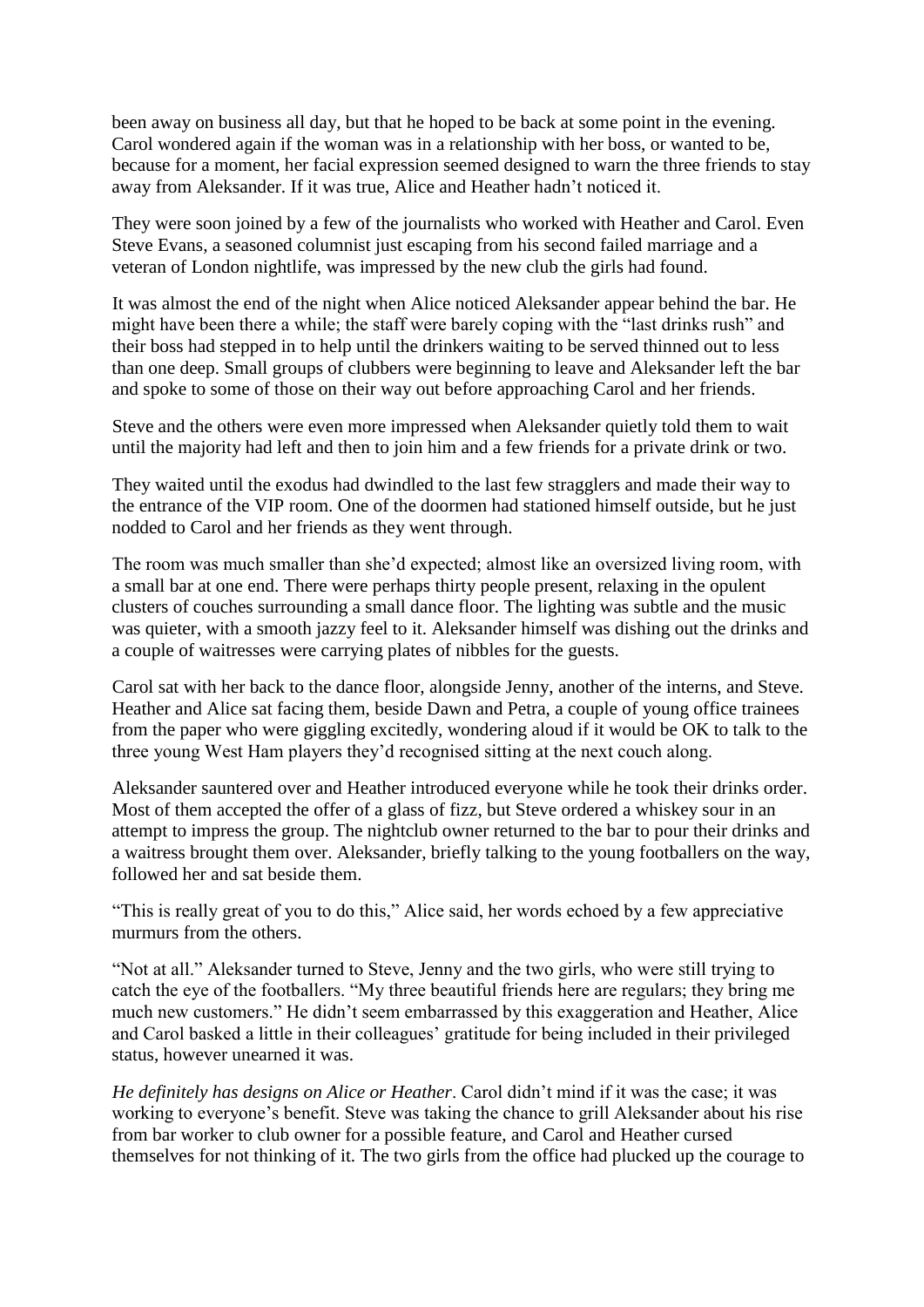talk to the three West Ham players, who weren't quite senior enough to be completely arrogant and seemed quite taken by Heather and Carol's young colleagues.

Carol didn't pay much attention to what was going on. Being completely honest, she was beginning to feel tired and was quite happy to make her drink last until the others were ready to go home, when she noticed Steve, Heather and Alice talking quietly with Aleksander. The next thing she knew, her two friends and Steve were each doing a line of coke on the table. It wasn't the first time she'd seen coke being snorted and she'd often shared a spliff with Heather and Alice, but she did feel a little uneasy at the sight of the three of them openly doing a line in front of her.

Aleksander leaned over. "You not want some?" he asked.

"No thanks," she replied, "I've never done it." She blushed at how naïve she sounded, but he didn't seem bothered.

"Fair enough. But let me know if change your mind. Is good if only use now and then. You try it before dance. Or make love. Best ever." He laughed, but she noticed that he hadn't taken any.

"Do you ever …"

"Yes, but not often and not when work."

Steve and Jenny had been talking together for a while before getting up for a dance, and the two trainees had moved along to sit next to the football players. It was the first time during the evening that Aleksander had the three friends together, alone.

"There's private party here next Thursday. Somebody slight bit famous. Do you want come to it?"

Alice and Heather looked at each other briefly and nodded. "Yes, we'd love to. Are you up for it, Carol?"

Carol wasn't sure. "I hate going out when I'm working the next day. I think I'll give it a miss, this time."

Alice was shocked. "You are joking, aren't you? You've got to come. How often will you get invited to something like this?" She turned to Aleksander. "Who is it?"

"Ach, that's secret. Girlfriend throw surprise party. Not know enough people to fill up club, ask me make look busy."

"Just come and don't drink too much. Or take the Friday off," Heather said to Carol. "When was the last time you had a day off work?"

Aleksander was, as always, diplomatic. "Let Carol make her own mind. You let me know by end of evening and I add you to list. It start sooner than normal night so you go home early if want to work next day. Work important. I now go work, too, keep other guests happy." He smiled at them and worked his way round to the bar, checking that everyone in the room had drinks.

Both her friends turned to Carol after he'd left.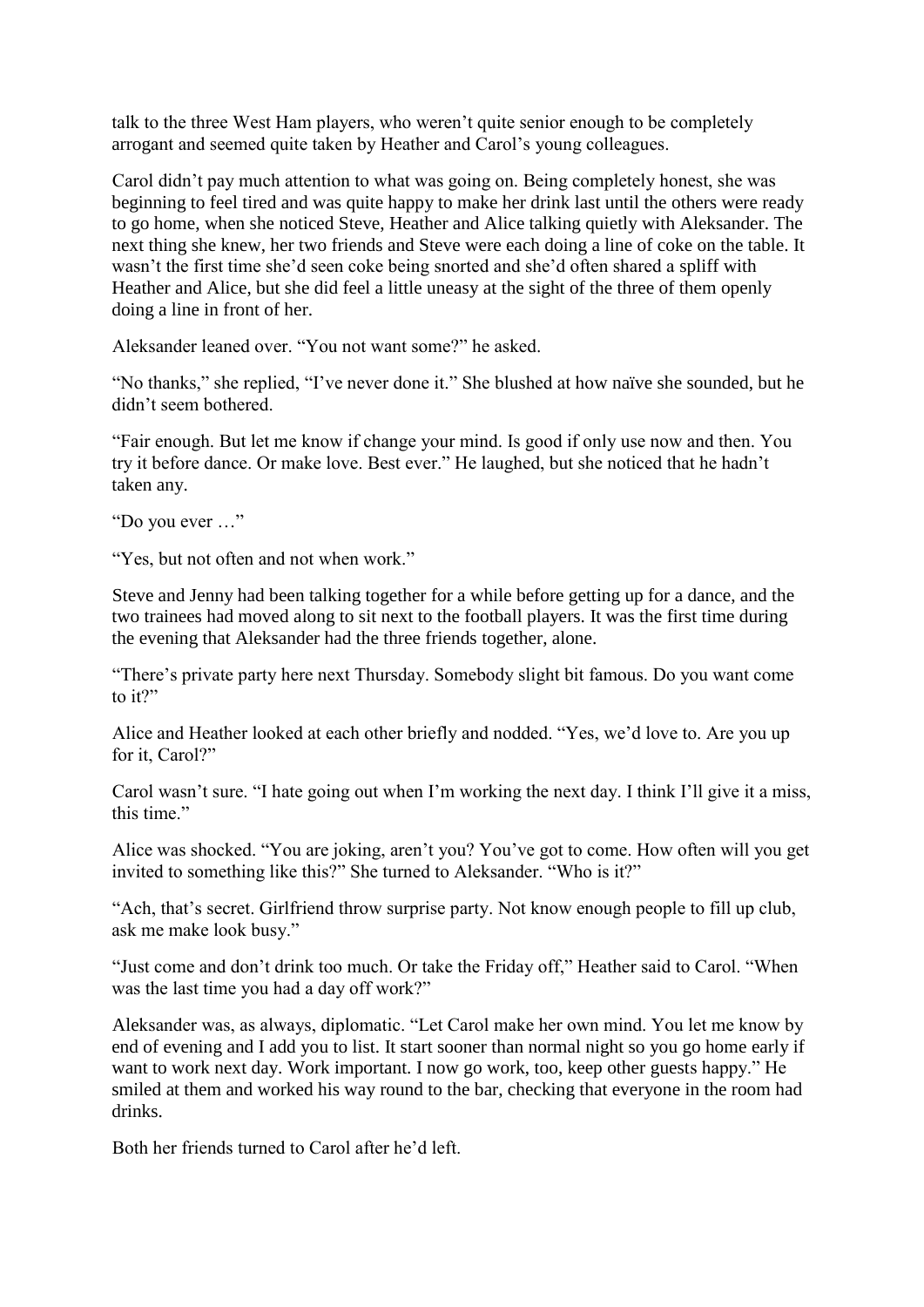"Come on, you can't miss something like this," said Heather.

"Don't be a dork. You'd hate it if we came back and told you all about us mixing with the celebs and you'd missed it," Alice added.

"I don't think it will be A-list, from what Aleksander said, but I'll come anyway, even if it's just to watch you two make arses of yourselves fawning over people who've been on TV for two minutes." She laughed.

Alice and Heather were delighted. "Right, that's settled. Let's have fucking dance, as Aleksander would say."

Heather and Carol giggled at Alice's impression of the club's owner, just as Steve and Jenny came back. They left them sitting together and had a couple of dances on the now busy compact dance floor. When they returned to their seats, the two other girls had disappeared with the football players and there was no sign of Jenny or Steve.

"Well, bugger me, so much for a night out with friends!" complained Heather. They laughed and agreed to call it a night. Aleksander saw them heading for the door and showed them out, once again making sure that his doorman had called a cab for them.

"Must go. Need to chase others now, too, or no sleep. You want come Thursday?"

He seemed pleased when they said that they were up for it and he left them waiting for the cab, which took no more than a few minutes.

"Hasn't he made a move on one of you yet?" Carol joked on the way back to her flat, where they were all staying.

"He's been the perfect gentleman to me. It's very disappointing." Alice did look a bit deflated.

"It's the same with me. Perhaps he needs to get me on my own," Heather said.

"You're bound to get a chance next Thursday. Maybe we should put bets on it." Carol found this hilarious, but the other two didn't join in with her mirth.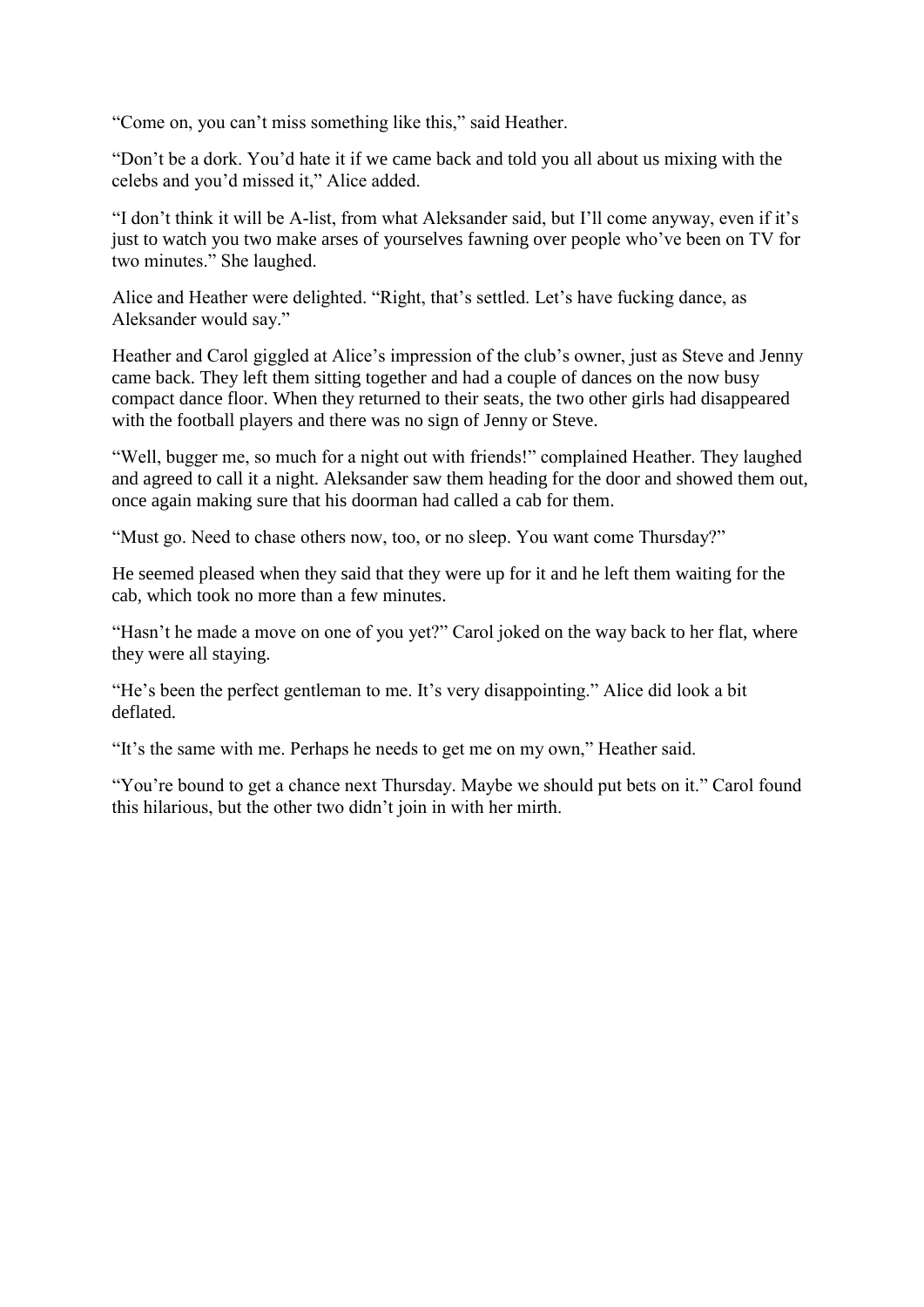# <span id="page-25-0"></span>**CHAPTER 3 LONDON**

Bill awoke with a start. A little drool of saliva had trickled from the corner of his mouth onto his jumper and he quickly wiped it with a hanky, embarrassed despite there being nobody else present. For a brief second he wondered where he was, but that thought was brutally forced from his mind by the crushing recollection of why he'd woken up, cramped, in a chair in Carol's flat.

After checking the flat again for any clues as to Carol's disappearance and finding nothing of significance, he quickly left for the police station. He'd fortunately left his *A to Z* in the glove compartment the last time he'd been down to the flat, which now seemed to him like an age ago, and Kentish Town police station was relatively easy to find anyway.

Unable to find a space, he took the risk of double parking. A notice on the front door told him that due to critical staff shortages, there was no one manning the front desk until the 26th and that any enquiries should be directed to the neighbouring police station at West Hampstead or to Metropolitan Police Headquarters. He didn't fancy the trip over to Victoria and, irrationally, he thought the police might think his problem was too trivial for him to report it in the familiar and imposing Scotland Yard building that he'd seen so often on the news, when major crimes from the capital were being reported on the BBC.

Again the *A to Z* proved useful and he found West Hampstead police station with less trouble than he'd expected. If it hadn't been for his situation, he might even have enjoyed the reduced numbers of nose to tail buses, irritable taxi drivers and reckless cyclists that made it easier to travel across the city than through London's normally gridlocked streets. This time, he was lucky to find a parking space and he used his mobile to pay for the ticket.

Nervously, he stood in the crowded waiting room while a constant stream of people was dealt with by two bored looking officers standing behind a long counter. Bill looked around and saw the usual ethnic mix that always fascinated him when he was in London and, although his home city of Glasgow was fast becoming as multicultural as the capital, the sheer number of communities and cultures in London put it in a different league. Bill didn't feel particularly uncomfortable, even when his attempts to pass the time of day were rewarded with sullen silence, but he was pleased when it was his turn to approach the desk. He waited patiently for the officer behind the counter to lift his head from the sheet of paper he was reading.

"Can I help you, sir?"

Bill stumbled over his explanation of Carol's non-appearance, perturbed slightly by the lack of notes being taken, but he hesitated to comment on it so as not to antagonise the man. Eventually, when the officer had heard enough to realise that Bill's story was going to have to be recorded, he reluctantly, it seemed to Bill, selected a form from the rack behind him and asked Bill to repeat the information that he'd already given.

"We'll officially record your daughter as a missing person, which will mean that her name will be circulated around all the police stations in London and she'll be placed on the missing persons list in the nationwide database. In the meantime it would be better if you made your way home and we'll contact you when we hear something."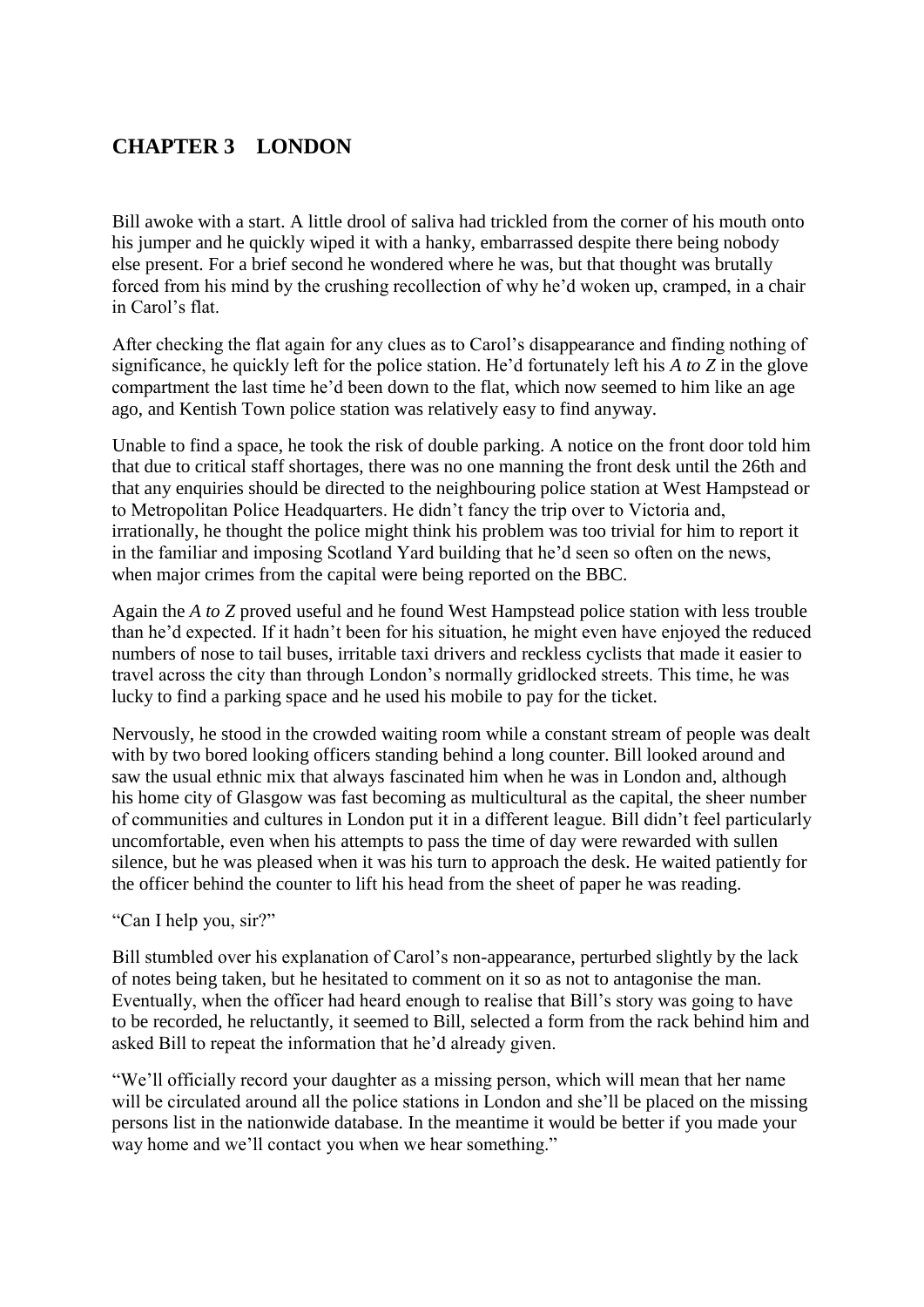"I'm going to stay at her flat until I hear from her. I'll call back round tomorrow, if you don't mind." Even when he was annoyed, Bill couldn't help but be polite, although as a result of the policeman's seeming indifference, there was an edge to his voice.

"It would be better not to, sir. It gets pretty busy in here and we wouldn't want you wasting your own time or ours, would we?"

"I'll phone, then, if that's not going to put you out."

The officer looked at him as if trying to make up his mind if Bill's voice held a hint of sarcasm, but he let it slide. "That would be better, although you'd be best served by waiting till we call you, Mr Ingram."

Bill left, unconvinced of the prospect of the police exerting much energy in the hunt for Carol, and returned to the flat more dispirited than before.

Mrs Hamble, in her kindness, had made him some lunch, and as he ate the bowl of soup and sandwich at her kitchen table, with little enthusiasm, he updated her on the disappointing response of the police.

"Not to worry, Mr Ingram. I'm sure they'll get moving on it once they're fully staffed tomorrow. You should go and get some rest, after driving all night like that."

He thanked her for the food and, agreeing that a sleep would be helpful, he made his escape.

More to keep himself occupied than anything else, he retrieved his laptop from his bag and cursed under his breath as he realised that, in his haste to leave home, he hadn't packed the chargers for either the computer or his phone.

He fired it up anyway and, knowing that it was fully charged, he thought he'd go on to the Internet to find somewhere he could buy replacements.

It took him ten minutes to find the small card with Carol's Wi-Fi settings that allowed him to connect and a further five minutes to guess what her password was, but when he did, he quickly found two or three retail outlets nearby that might have chargers, if they were open. The most likely one was a Maplin store in Parkway, a few streets away. He walked, rather than taking his car, to clear his head and stretch his legs.

None of the shops in the row were open but he could see that, according to the notice stuck to the glass door, the Maplin store would re-open at 10 a.m. on Boxing Day for the start of the "New Year Sale". On returning to the flat, he restarted the laptop and retrieved the phone number and address for Carol's work, then found the contact number for Heather, one of her friends, in the family address book. Carol had given the girl's number to Bill when she'd first moved down.

Carol's office line re-directed him to an answering service informing him that her section of the paper was closed until the 27th. He rang Carol's friend next, but there was no answer.

When his phone rang a few minutes later, he jumped and grabbed it excitedly, knowing it would be Carol, but an unfamiliar woman's voice asked him if he'd called her number, and what did he want.

It took Bill a second to realise that this was Carol's friend calling back and he quickly apologised for phoning her.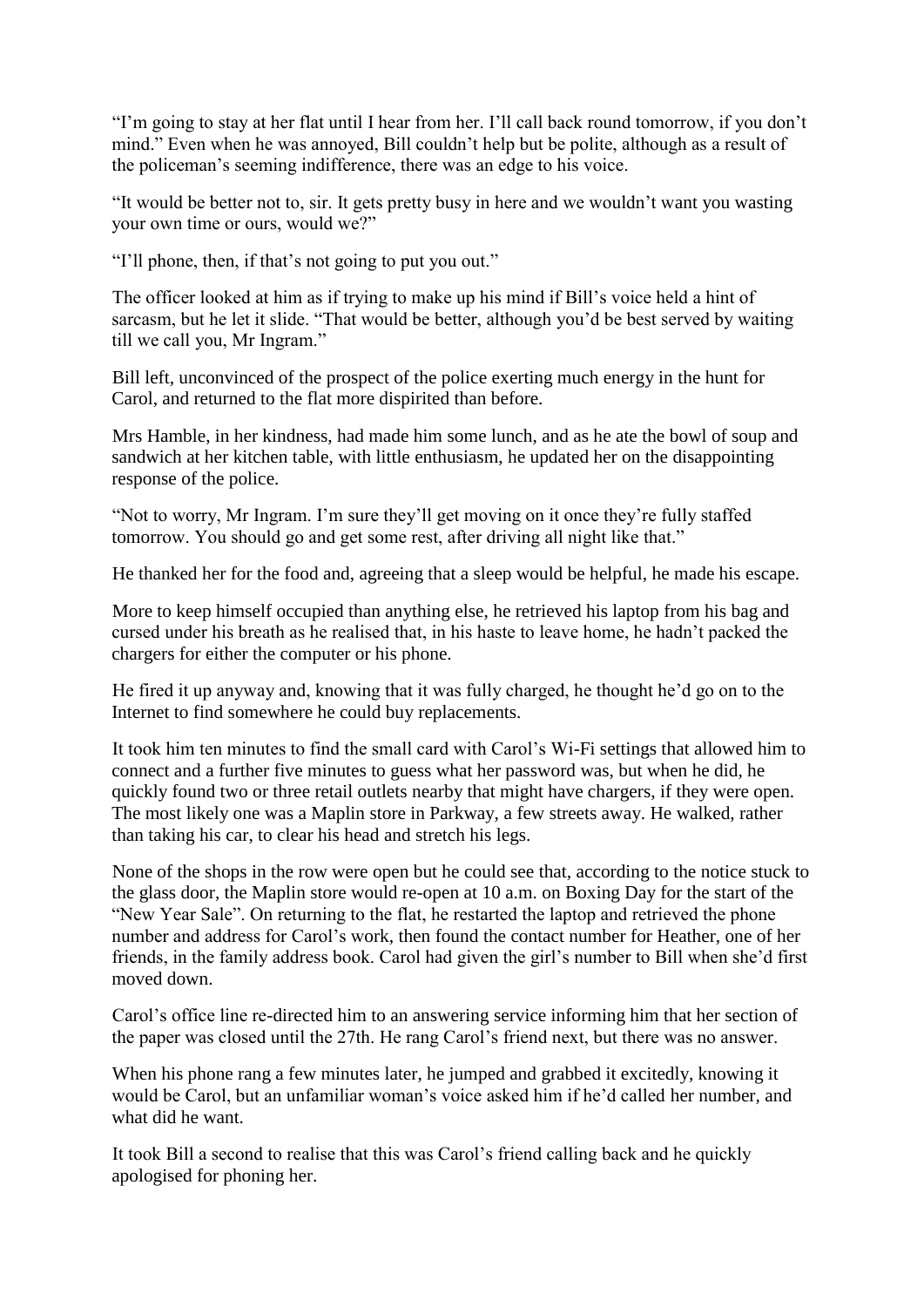"I'm sorry to bother you on Christmas Day, but I'm very worried about Carol. She didn't turn up in Glasgow for the holidays and I can't get in touch with her."

There was a pause and, when the caller spoke, it seemed to Bill that she sounded a little wary.

"I haven't seen Carol or spoken to her for months, Mr Ingram."

"I thought you worked together."

"We did, but Carol hasn't worked at the paper for ..." she paused again, "... oh, it must be at least two months now."

Bill felt a tightening of his chest and he struggled to breathe as he tried to come to terms with what he was hearing. "That can't be true. She never said anything. I don't understand."

"Mr Ingram, I'm sorry you didn't know. She lost her job. I thought she would have told you. I can ask around, if you like, to see if anyone's heard from her."

Before Bill could answer, he was cut off and he looked at his screen in dismay as the low battery message fizzled away with the last of the phone's power.

He quickly dialled Carol's friend back from the landline in the flat and explained that the call had dropped because his phone battery had died.

"I didn't realise you were down here, Mr Ingram," said Heather, recognising the number as Carol's. "I thought you were still at home. I think I should maybe come round to the flat and see you. There are a few things I think you need to know, but I'd rather not talk about it over the phone."

"Can you come round now? I'm really sick with worry and any information you can give me would be a great help."

"I'm on my way. It'll take me about ten or fifteen minutes."

While he waited, Bill, unable to sit and do nothing constructive, scribbled a brief summary of their conversation in his notebook and jotted down a few questions raised in his mind by what Heather had said. He went back downstairs and knocked on Mrs Hamble's door.

"Would you like a cup of tea, Mr Ingram?' she said, when she answered.

"No thanks; I'm waiting for one of Carol's friends to come round. She'll be here shortly. I just had a couple of questions to ask you, if that's OK?"

"Of course. Anything I can do to help."

"Have you noticed anything different about Carol in the last month or so? Was she about more often, especially during the day?"

Mrs Hamble thought for a moment. "No. Definitely not. If anything, I would say she's not been at the flat as much, of late. I just thought she was staying with friends. You know what young ones are like nowadays."

"Did she ever bring her friends here?"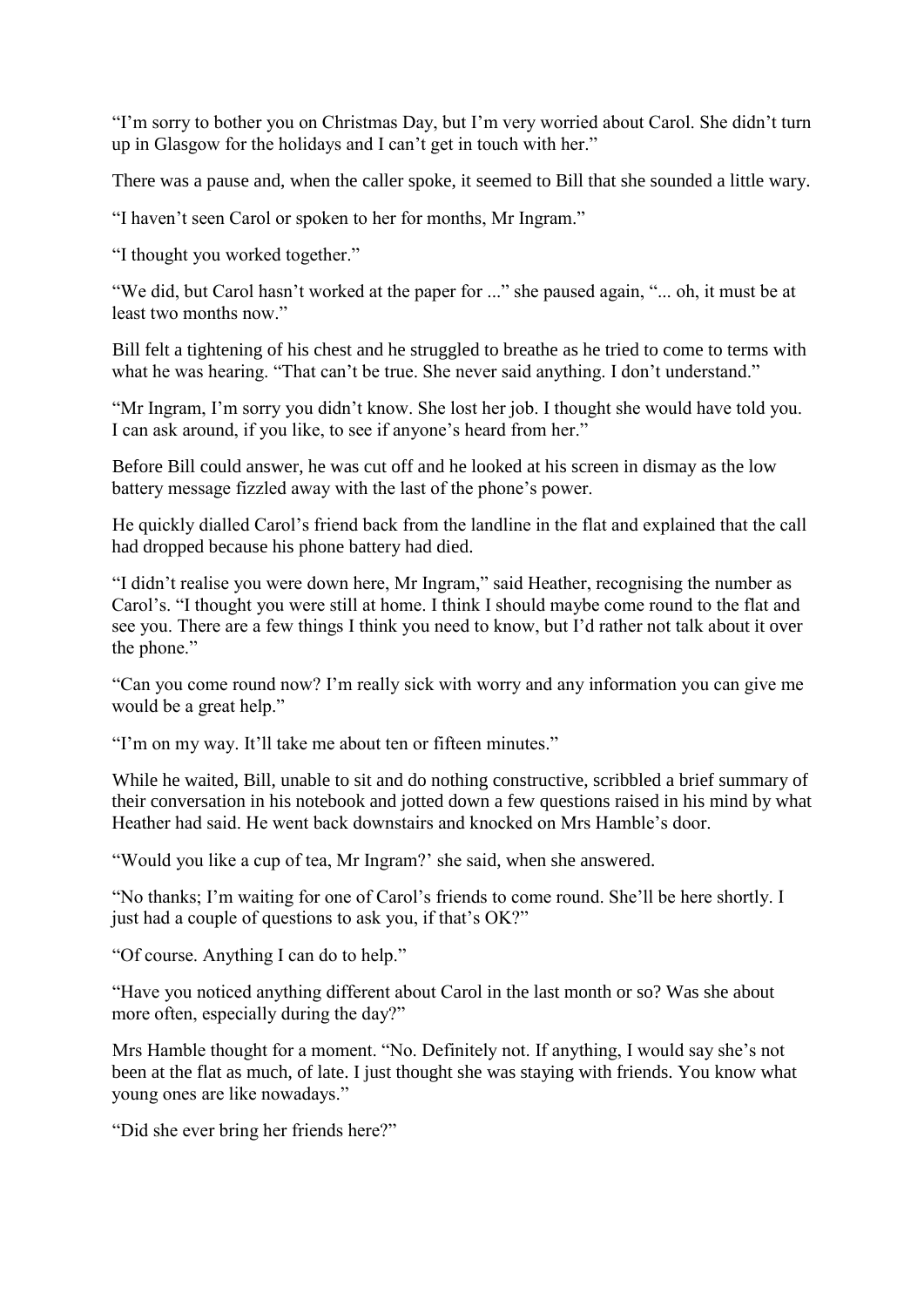"Not recently, come to think about it, but a couple of nice girls stayed over with her a while back, once or twice. They were never any trouble, noisy or the like."

"Did you ever see her with a boyfriend?"

"No, I can't say I did. She was dropped off a few times in a car, but it could have been a private hire, for all I know. I never saw who the driver was."

"Did you notice anything else, Mrs Hamble?"

"I'm not sure, because I saw less of her and when she was here, she always seemed to be in a hurry."

At that moment a taxi stopped outside and a young woman, who Bill assumed was Heather, stepped out and walked towards the house. He turned to the old lady.

"Thanks very much, Mrs Hamble, I appreciate your help. I'll let you know when I hear something."

Mr Hamble peered around Bill to see the newcomer. "Hello, my dear," she said and, in a whispered aside to Bill, she told him that this was one of the girls who had stayed over with Carol a couple of times.

"Hi, Mrs Hamble; we met before. I stayed a couple of nights with Carol." Heather turned to Bill. "You must be Carol's dad. I'm Heather." She held out her hand and Bill shook it, surprised.

"We should go upstairs," he said, letting her pass and following on behind her, much to Mrs Hamble's disappointment.

As soon as she entered the flat, Heather turned to Bill, her face now pale and tense. "I should have contacted you earlier. I'm sorry."

Bill could see that she was fighting back tears and he reached out to touch her shoulder in support.

"Don't be down on yourself. It's always easy to know what to do in hindsight. Just tell me everything you know. Why did Carol leave her job? She loved it."

"She did, and she was really good at it; she would have gone far if she'd kept at it, but she lost interest and in the end she was asked to leave."

"You mean sacked?"

"In effect, yes, although not officially. I think they had liked her so much when she first arrived, they didn't want to make it impossible for her to get back into work again if she sorted herself out."

"What do you mean, *sorted* herself out?"

Heather started to cry and Bill handed her a paper hanky from the box on the table. "Take your time."

Between sobs, Heather managed to speak. "We think she has a drug problem …" She paused. "And there's this guy she's seeing …"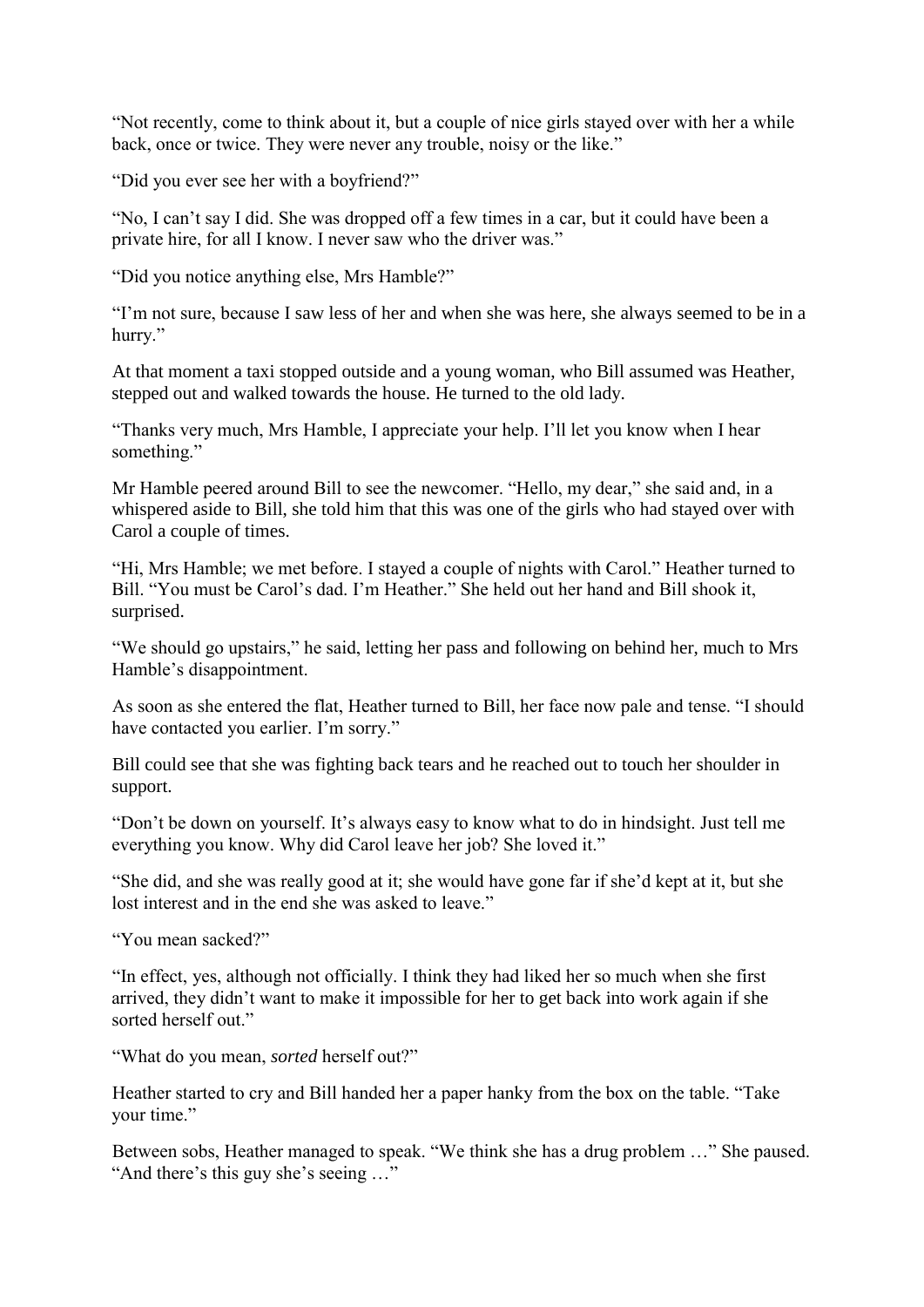Bill was stunned. "What type of drugs?" he asked, sharper than he intended.

"Well, the last time we were together she did quite a bit of coke, but I'm worried that she was into other stuff as well."

"And you saw her taking this coke? That's cocaine?"

"Yes. I mean we all smoked the odd spliff now and then and we'd tried a line of coke once or twice, but Carol seemed to be getting more and more into it. I suppose that went with the club scene she was getting involved with."

Heather's eyes were rimmed with red and the little eye make-up she had on had started to dissolve and run down her cheeks in dark streaks. Bill gave her time to blow her nose on the hanky he had given her and wipe her eyes with another from the box. When she'd composed herself, he spoke again.

"And this man she's involved with. Who is he?"

Heather looked at Bill, a knot of guilt making it impossible for her to look him in the eye.

"It's because of us that she met him ..." She crumbled into deep sobs and Bill awkwardly put his arm around her, not saying a word. Part of him was angry, but he couldn't blame this young woman for not intervening. After all, he and Alison had noticed changes in Carol's behaviour since she moved down to London, but had said nothing

"What's this man's name?"

Heather managed to blurt it out, before breaking down again.

"His name is Aleksander Gjebrea. He owns Bloq, a nightclub Alice and I took her to. Carol said she could handle it, that she wouldn't let him hurt her."

"Tell me everything you know."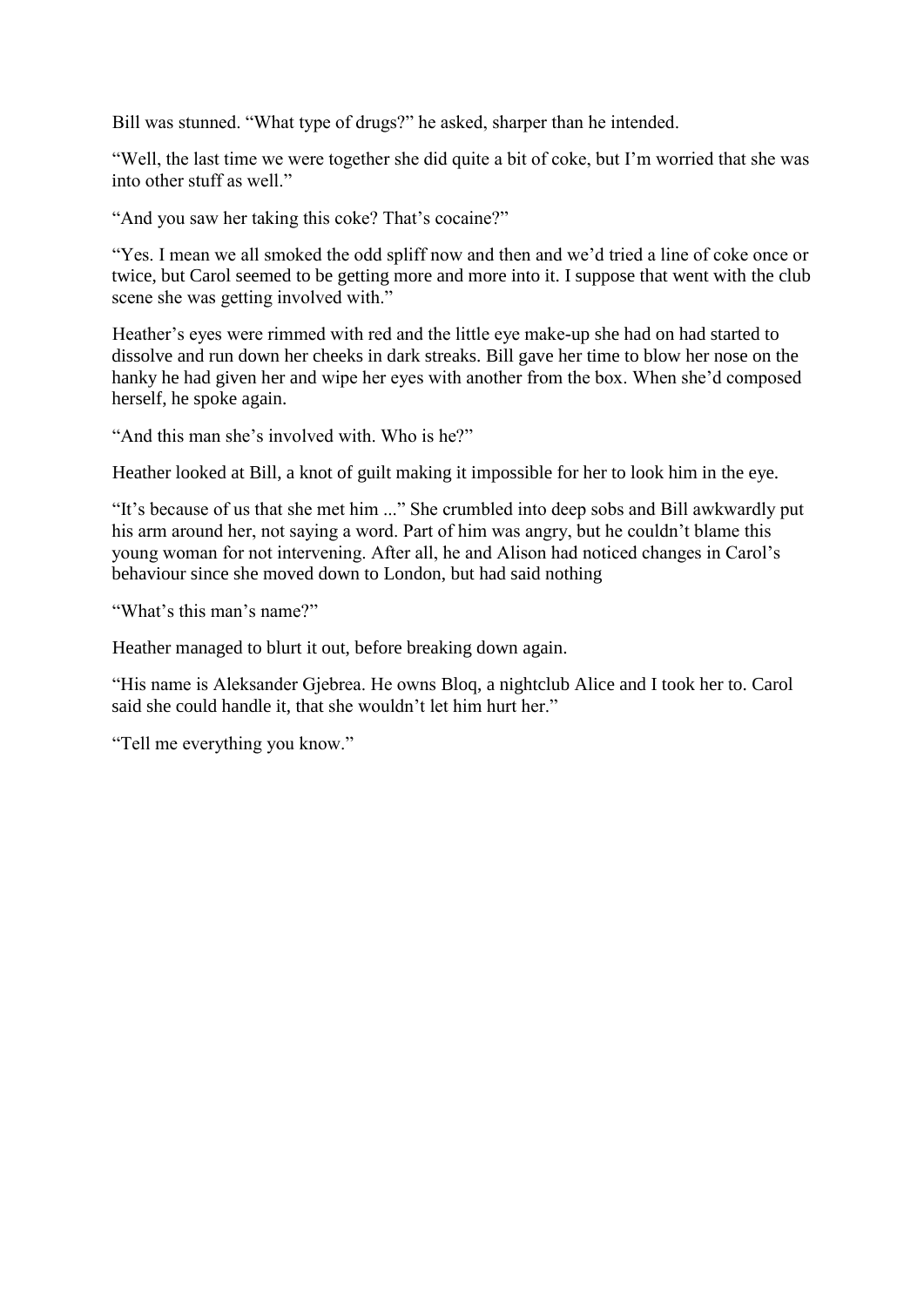# <span id="page-30-0"></span>**CHAPTER 4 EASTERN BLOQ**

"We're on the list." Heather stared at the doorman. It wasn't the one who'd got taxis for them the last time.

"Just checking, miss. I've been told be extra careful tonight. Please bear with me."

Heather was fuming, but other than have a strop and say something to Aleksander later, there was nothing she could do without appearing petulant.

Finally they were allowed in, but for the first time, they'd felt as if they weren't quite welcome.

Once they were inside, the atmosphere changed completely. They bumped into Aleksander almost immediately and he escorted them through and sat them down at a table near to the bar but just off to the side, an ideal position from which to observe the birthday boy and his followers.

He apologised for having to leave them, but he explained that it could be a big night for him; attracting the type of people who would spend a large amount of cash on a regular basis was critical to his success. He promised that he would join them again when he could and they set about having a bloody good evening. They played a childish spot-the-celeb drinking game at which, for some reason, Carol and Heather seemed to excel, while poor Alice took a hit nearly every time. Carol called a halt to the game when she thought Alice was getting a little too loud and bought her a non-alcoholic cocktail to nurse for a while.

Anna, the manageress, noticed her buying it and gave Carol a nod; it had saved her the awkward job of asking Alice to tone it down a little. She spoke to Carol while she stood at the bar waiting for the other two drinks to be poured.

"I wouldn't get too close to Aleksander, if I were you." Carol was taken aback by Anna's warning. "He's out of your league and you'll only get burnt."

"I'm sorry, but why would you say that?" spluttered Carol, annoyed. "Are you and he together?"

"God, no. I'm just saying for your own good."

"In that case, if either of my friends did want to go out with Aleksander, I can't see why it should have anything to do with you." She said this in a low voice, although she was pretty sure no one else at the bar could hear what they were saying. The music was loud enough to make it necessary to lean close to be heard.

"It's not them he's interested in. Do what you want, but don't say I didn't warn you."

Carol's drinks arrived and, as she paid, she could see that the conversation was over. *Cheeky bitch*. But part of her brain was still trying to digest Anna's parting comment. *Is there any truth in what she said? There are no signs that he is interested in me.*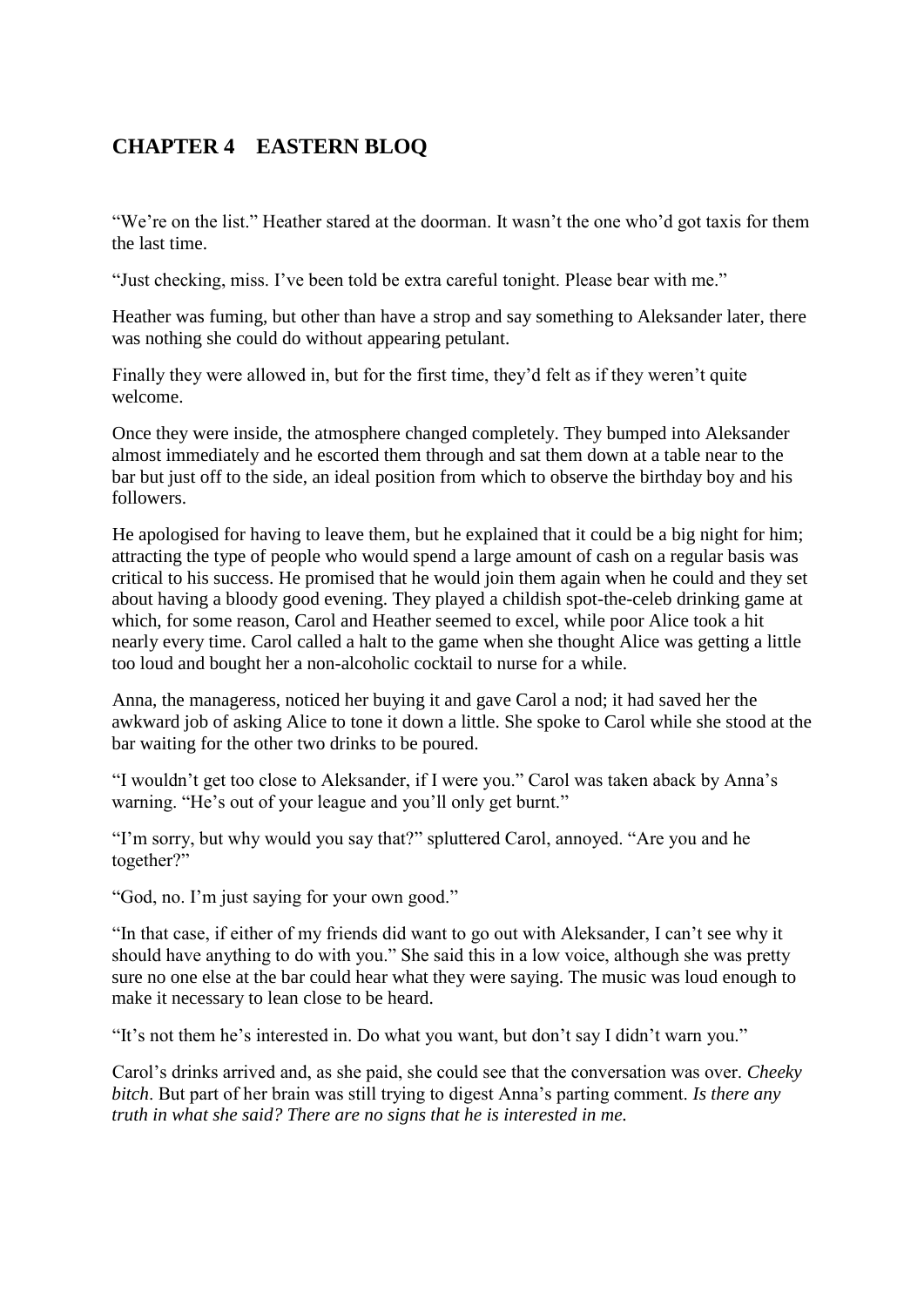Back with her friends, Carol sat thinking while Alice sipped her drink, unaware of its nonintoxicating contents. Carol told Heather what Anna had said, omitting the bit about Aleksander's interest in Carol herself.

"Jealous cow," Heather blurted out. "Still, I suppose it means he's interested. I should really take advantage of Alice being pissed, shouldn't I?" She laughed. Carol thought she was only half-kidding, but that it might be interesting to see what happened if Heather did try something on with Aleksander.

The next time he came over, she noticed that he made a point of sitting next to her, opposite her two friends, *but that was just where the spare seat was*. When he spoke, it was to all three of them and although he seemed to turn to Carol when he could, she wondered if she might be reading too much into it.

"So are you and Anna together?"

Carol was shocked when Heather blurted out what they were all thinking.

Aleksander laughed, not in the slightest put out by Heather's directness. "No, she bit of cold fish. Maybe she lesbian." He said this with a wide grin, disarming any offence they might have taken. "Don't have time and not my type. I like women with fuller figure. But she bloody good worker."

Had it been anyone else, they might have bridled at his comments, but all three silently assessed themselves and hoped they matched up to his benchmark.

As the party drew to a close, Aleksander left them to complete his host duties with the footballer and his fiancée, whose party it had been, but before he left, he gave the three of them a handful of Bloq's business cards.

"I'd most appreciate if you hand out these for me; give to people you think would like club."

Handing Carol her small bundle, he winked and smiled at her.

Later, in the cab, Carol idly looked at the card on top of the little pile she held in her hand and was surprised to see a phone number written on it, with "call me" scrawled below it. She hurriedly slipped the cards into her handbag, her pulse racing; a few scenarios ran through her head, but she couldn't see past the most obvious one. It *was* her that he was interested in and she wondered just what the hell she should do about it.

-o-

Aleksander usually picked her up from the flat. She still hadn't told the other two that she was seeing him. She'd waited three days after the private party to phone him, but he'd insisted on taking her out that night, and the following night, to what she considered obscenely expensive restaurants. On both occasions he had picked her up and dropped her back at the end of the road on her insistence, to save him driving up the narrow street with cars half parked on both pavements.

He never forced the pace, letting her be the one to decide to kiss him on the first night and encouraging his hands to wander a little the following evening. She knew it was only a matter of time before she was going to cave in and sleep with him, because she didn't care about the sense of danger that seemed to surround him or her suspicion that he would eventually move on and leave her an emotional mess.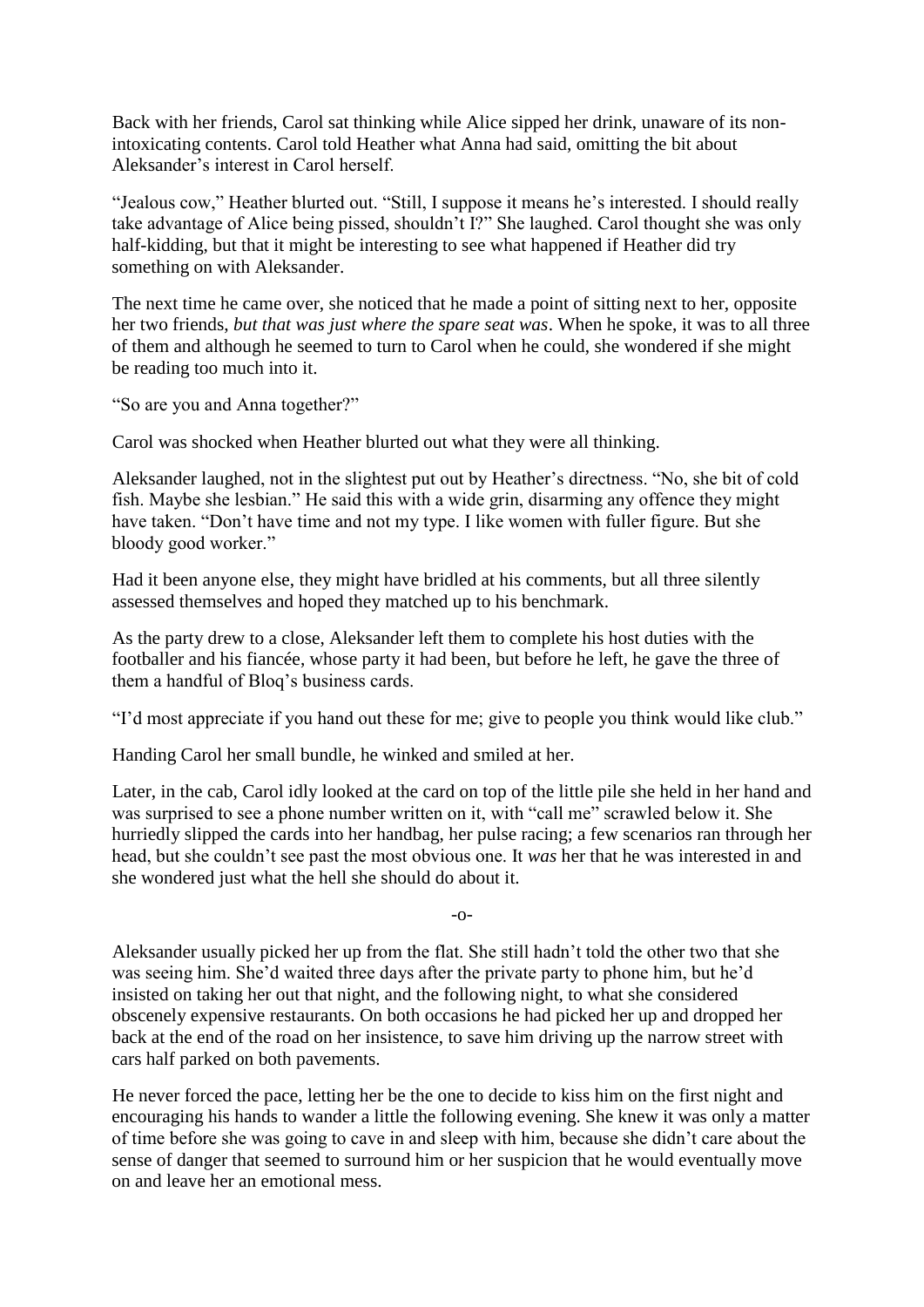She told Heather the next day that Aleksander had contacted her (true in the strict sense of the word, in her mind) and that they had been out on a *date* and were now seeing each other. Heather, after a few seconds of shock and a burst of jealousy that she immediately felt guilty about, laughed at her and Alice's presumption that it had been one of them that he'd been interested in. When she phoned Alice later that night to tell her Carol's news, she detected a similar note of envy in her friend's voice, but she couldn't blame her, because her own initial reaction had been the same.

But Heather also had a genuine concern for Carol, knowing that she was the most naïve of the three. Alice especially would have treated any involvement with Aleksander as a shortterm affair to be enjoyed and discarded, and not cried over when it came to an end too soon.

A desire to give Carol and Aleksander their own space, and a horrible feeling that she would find it difficult to watch them together, led Heather to turn down Carol's invitation to go with her to Bloq that weekend, but she and Alice did cave in and go the following Saturday, and it hadn't been as bad as she'd feared it would be. Carol and Aleksander hadn't been overly demonstrative about their relationship and he had the good grace to appear embarrassed by the possibility that he had led the other two on in any way.

Despite this, and knowing that she'd become very close to Carol, Heather couldn't stop the unwelcome stab of envy when she realised that the woman she now considered to be her best friend was sleeping with a man who she'd half hoped to sleep with herself. It was hard to explain that for both her and Alice, rejection would have been easier to accept if, of the three of them, it hadn't been Carol who had been chosen by Aleksander.

That Carol and Aleksander had become intimate was obvious, despite the pair's attempts to hide it. And it had happened very quickly. On the third occasion he'd picked her up, it was with an invitation to have dinner at his home. She hadn't wavered for a second when he had suggested it and had coolly purchased some condoms on the way to work, knowing that he would probably be prepared anyway, but enjoying the decadent feeling that she was deliberately and unashamedly giving herself to him with undisguised pleasure.

His house had blown her away. It was brand new development in a very fashionable part of Islington. Even the address had a ring of class to it: *Mulberry Mews*. White, with lots of glass and cubes of wood, it was tall and thin; a modern town house, with a large deck overlooking a patch of sunken designer garden at the back. Everything about it spoke money to her, and plenty of it, but it was done with exquisite taste.

He cooked, as well. After showing her around, sweetly avoiding the bedrooms, they ate in the dining area adjoining the kitchen, looking out into the tastefully lit and exquisitely planted garden. If she hadn't seen him prepare the food herself, she might have been suspicious that he'd bought in a "takeaway" from one of the city's expensive restaurants and reheated it. She knew, just by looking at the bottle, that the wine they shared was probably of good vintage, and expensive.

Although wine might have lowered any inhibitions she had, it wasn't necessary, as she'd already long since decided that she would be staying overnight with him.

They both spoke of their backgrounds (his was much more interesting, she thought) and he made her laugh, and sometimes nearly cry, with stories of his first few years in London as an exile from his home in Albania, which he still loved with a fervour that she couldn't quite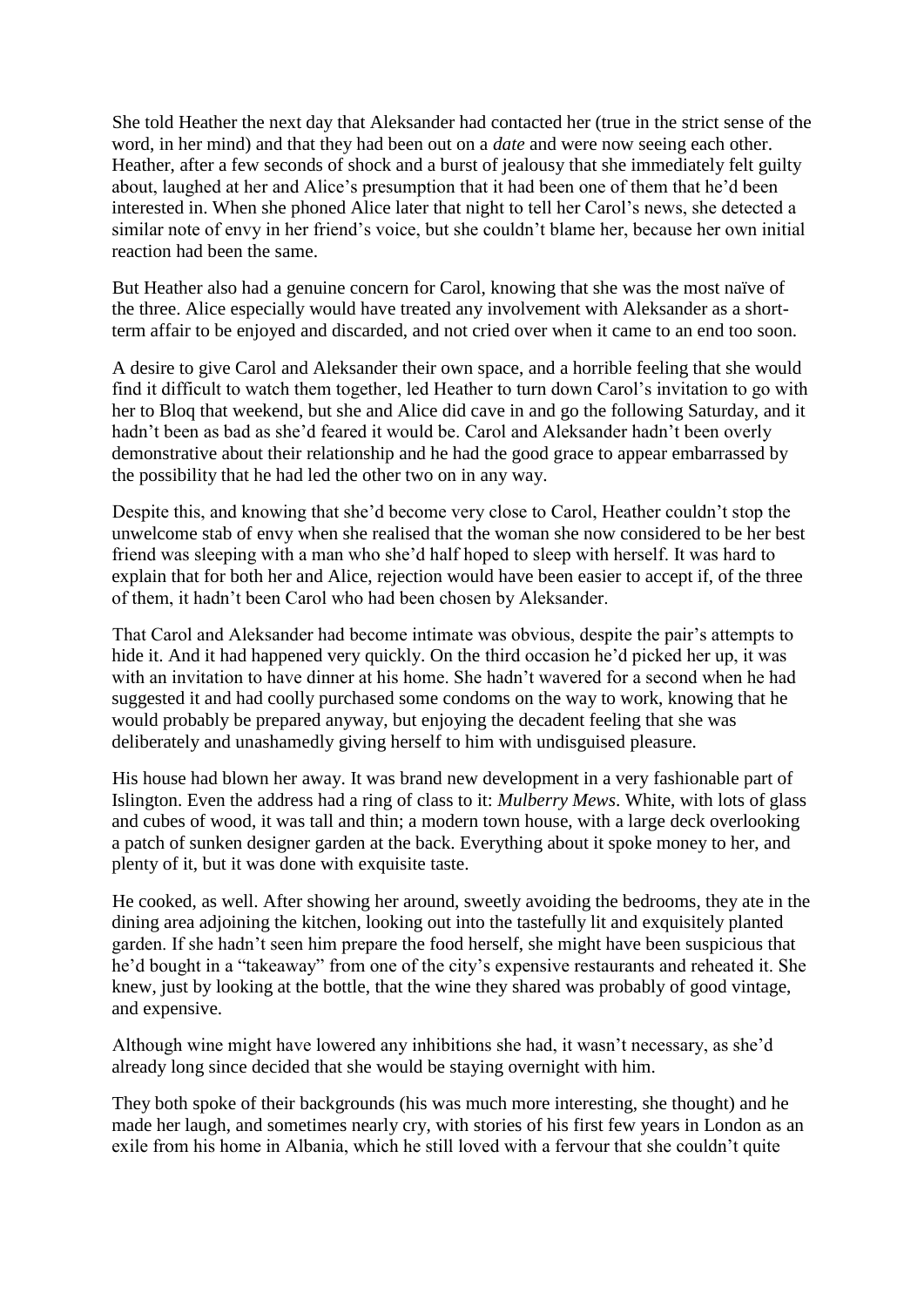summon up for her childhood home in a comfortable, if somewhat boring, suburb of Glasgow.

Even his choice of music, from a hidden sound system casually turned on from his iPhone as they made their way up the stairs to one of the large modern L-shaped couches on the ground floor, was perfect. She wasn't a particular fan of classical music, but whatever the piece was that he'd chosen, it filled the whole house with a rich and seductive sound.

They had thrown themselves at each other almost immediately with a ferocity that was, to Carol, exhilarating and slightly frightening at the same time. Remarkably, another swipe of his iPhone made the glazing become opaque and they had sex for the first time on his very expensive antelope skin couch, neither of them willing to break off to make the journey upstairs to his bedroom.

Unsurprisingly, he was a great lover, but she'd known that would be the case. He oozed an animal arrogance that was only tempered by a sense of humour and occasional selfdeprecation that saved him from being insufferable. And despite the fierceness of that first encounter, there were moments of tenderness and consideration that hinted at a caring nature beneath the hard and somewhat menacing shell.

He'd removed her clothes quicker than she'd thought possible, discarding his own, with her help, at the same time. After that, other than kissing her hard enough to almost hurt, there hadn't been much foreplay, but he'd stimulated her enough while fully clothed, hardly even touching her, to ensure that she came just before him. Even putting the condom on had been seamless; the packet appeared in his hand from nowhere and the contents were expertly applied with practiced ease, barely interrupting their progress.

Later, lying in his bed on the top floor, with floor to ceiling views at both ends of the master bedroom, he'd made love to her again, slowly and with a practiced expertise that hinted at a breadth of experience that could only have come from him having had a long line of women sharing his bed, probably from an early age. Fleetingly, it worried her a little that she was just another sexual conquest in a life otherwise devoted to the advancement of Aleksander Gjebrea's business career, but the physical sensations he was triggering within her soon banished any concerns she had. And although she didn't see herself as a great or experienced lover, she sensed that just responding to him, without inhibition, was enough for him.

Afterwards, they showered in the large en suite wet room, which they entered through an effortlessly pivoting door in its glass wall. There seemed to be no privacy; the whole room could be seen from the bed and she wasn't sure a toilet visit would be an entirely comfortable experience until he waved his hand in front of a faintly glowing glass tile inset into the slate wall, and the clear wall, like the windows downstairs, became instantly frosted. Another gesture by him and the lights came on and were dimmed and brightened by yet another motion of his hand. She presumed that holding your nose in front of the sensor would probably turn the fan on and pulling an imaginary chain while sitting on the toilet would cause it to flush. He laughed when she said so and showed her how the toilet automatically flushed when you stood up after using it and told her that the air in the toilet was constantly sucked out by strong remote fans, whenever a person was sensed within the room.

"The whole place ducted with air condition. Everything automatic or remote control."

"What if you don't have your iPhone?" she joked.

"Always backup method to control everything, no worries."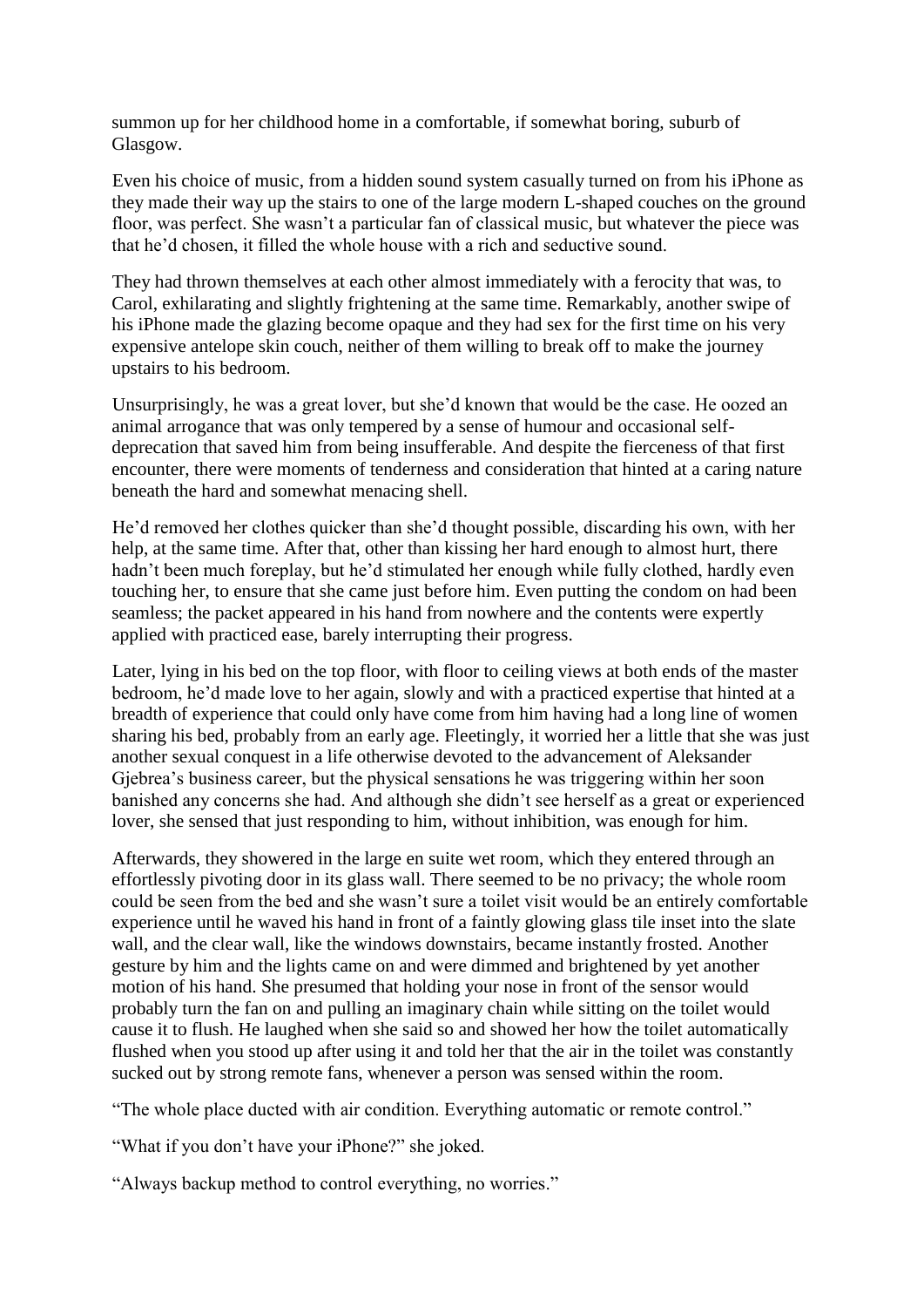As he gently washed her she half-considered how much all this luxury had set him back, but any thoughts of a financial nature were soon dispelled by his hands, slippy with shower gel, gently washing her breasts and following the stream of bubbles down her belly and between her legs. She wondered if there was a little nook where he kept a supply of condoms close to the shower, but she soon realised that his intentions, on this occasion, were for her pleasure only.

He dropped her off at work the next morning, after a surprisingly light and healthy breakfast. She'd heard him rise about six and had followed him downstairs shortly afterwards, clad only in a skimpy bathrobe that had been left for her on the chair at her side of the bed.

She'd descended two floors without finding him, but she could hear sounds of exertion from the basement below and realised that he had a gym down there, which he obviously used on a daily basis.

*Not really a shock*. She remembered the firmness and strength of his body from the night before and knew that he took keeping himself in shape very seriously. She returned to the penthouse bedroom and, looking into the large mirror hung on the opposite wall to the bed, she let her robe slip to the floor and tried to look at herself as critically and dispassionately as she could. *Perhaps slightly rounded in places, but not bad. Nothing a little working out wouldn't sort.*

He must have showered in the basement; when he returned, he smelled fresh and his hair was still damp. He had a towel wrapped around his waist, which he casually discarded, getting back into bed with her.

This time, he surprised her by being content to lie with his arm around her, answering her questions about the house. He'd lived in it only one year; he'd bought it off plan so as to have it done to his individual specifications and, no, he wasn't going to tell her how much he paid for it; not yet, at least.

At the office, she'd tried to appear as normal as possible, especially around Heather, not wanting to give any impression of smugness or self-satisfaction, but when Heather asked if she'd had a good time, she'd hinted just a little at how good it had been.

If Heather was jealous at all she hid it well, but Carol didn't give her any reason to think that she was gloating and she knew that they were still going to be friends.

On her own, she couldn't stop thinking about him and she had to firmly tell herself not to build up any expectations about their relationship. He seemed to her like a man who loved female company but was basically a loner, and she felt if she could always retain that thought, she would minimise the hurt she knew she would feel when it all came to an end. More than anything, she wanted to come out of it with her dignity intact and her heart as unscathed as possible.

Over the next few weeks, she stayed over at his place five or six nights, but never on the weekends. This suited them both. He needed to be at the club on the two busiest nights and she still had a social life with her friends.

She went home to see her parents for Christmas, even though she expected to be back up in Glasgow for her dad's birthday. When Aleksander told her that he was closing the club and having a private party for his friends and favoured customers to celebrate the fifth anniversary of Bloq's grand opening, she was delighted, especially as she would be the one at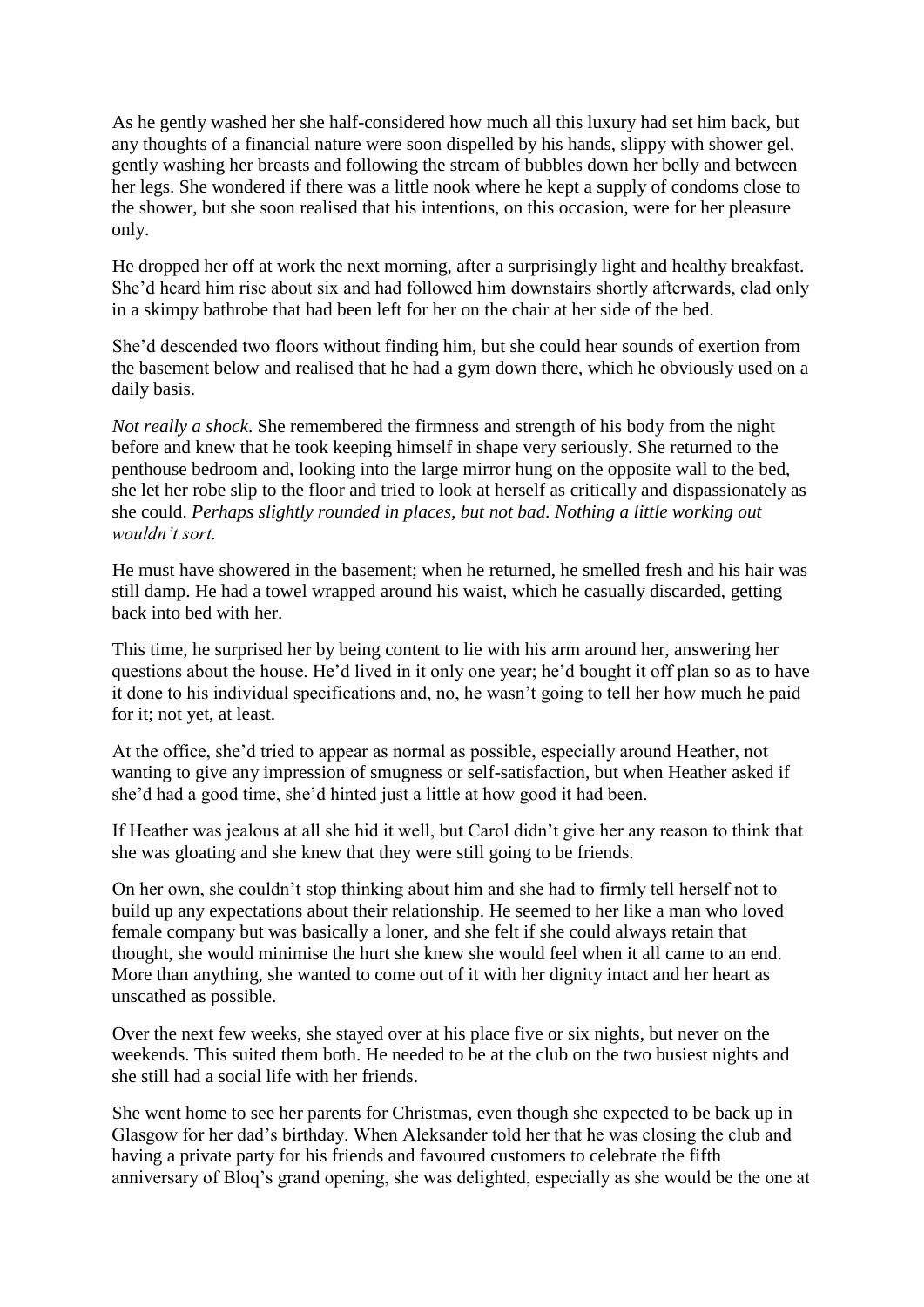Aleksander's side all evening. He told her that she could invite a few friends and work colleagues, and she wouldn't have been human if she didn't enjoy her position as hostess. The fact that it was midweek didn't spoil it. She knew he was too much of a businessman to close the club to paying guests on one of his busier nights.

It came as a blow when she realised that her dad's party was on the same night. Despite never having missed one of his birthdays, she felt awful phoning him the day before to say she wouldn't be able to make it, made worse by keeping the reason from him.

Heather and Alice still made a weekly visit to Bloq with her, so they were delighted to get an invite to Bloq's fifth anniversary celebration. It was a hell of a night. Aleksander and Carol always kept any public show of affection to a minimum, which made it easy for her two friends to accept the fact that they'd been turned over by an outsider in their pursuit of Aleksander, especially one who'd made no effort in the contest.

Sometimes, curiosity got the better of them and Carol responded to their questioning by giving them vague details about their intimacy, but chapter and verse on their non-bedroom activity and his amazing lifestyle.

She made it clear to them that she knew where it was going.

"I'm not stupid; I realise that he's not the kind for long-term relationships. I'm just going to treat it like you two would: a bit of fun and a chance to live life in the fast lane for a while."

"I just hope you can do that. We'd hate to see you get hurt." Heather's voice held genuine concern and Carol touched her arm to reassure her that she could manage her own expectations.

"Think of it as a holiday romance," advised Alice. "Not that I'm saying it will only last for a fortnight," she hurriedly added, "but keep in mind that there's an end point."

"It's always possible that I'll be the one who he'll want to settle down with." Carol bridled, not enjoying her friend's dismissal of the possibility, despite her own conviction that they were right.

"Here we go,' quipped Alice, "she's planning the wedding already."

Carol laughed. "No, you're right. I was only saying ... I can handle it, I won't let him hurt me"

End of chapter 4.